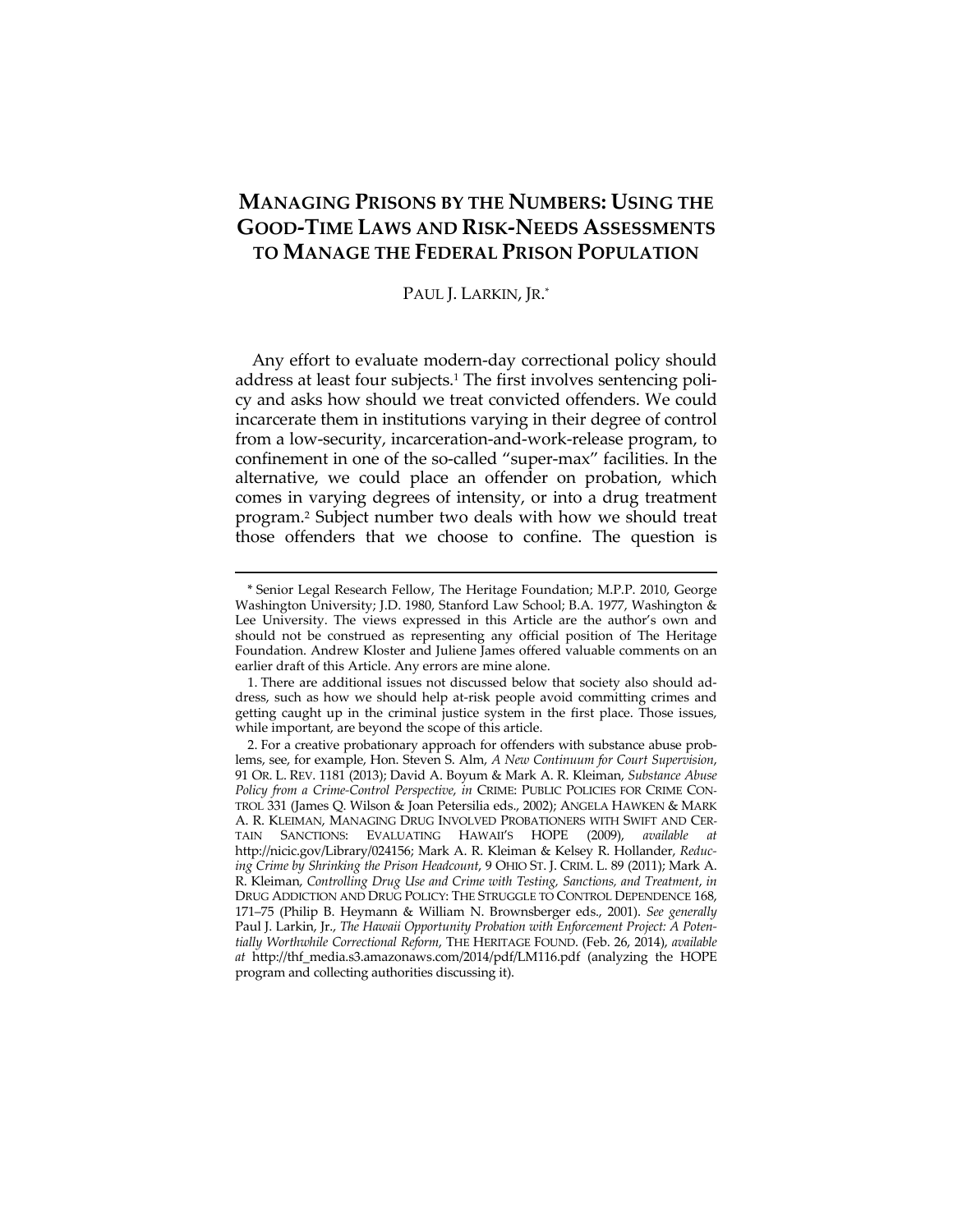whether we should simply warehouse prisoners until they have served their sentences or provide them with educational, substance abuse, anger management, job-training programs and the like in the hope that those offerings may reduce, if not eliminate, the risk that they will recidivate.3 The third subject focuses on the question of whether, and if so when, we should release prisoners before they have completed their sentences. The three traditional mechanisms of early release are executive clemency, parole, and good-time laws. Each mechanism offers prisoners the reward of an early release if they can prove that they are rehabilitated or that they should be rewarded for good in-prison behavior.4 The last subject asks what, if any, assistance we should offer prisoners after their release in order to help them restart their lives and keep out of trouble.<sup>5</sup>

Recently, members of Congress in each chamber have displayed an interest in addressing those issues.6 At the front end of the process, the Smarter Sentencing Act of 20147 would ex-

 <sup>3.</sup> The Eighth Amendment's Cruel and Unusual Punishments Clause guarantees prisoners certain minimum conditions of confinement. *See*, *e.g*., Brown v. Plata, 131 S. Ct. 1910, 1923 (2011) (ruling that overcrowding in California prison system violated the Cruel and Unusual Punishments Clause); Hudson v. McMillan, 503 U.S. 1, 4 (1992) (ruling that the state's use of excessive force against a prisoner can violate the Cruel and Unusual Punishments Clause); Hutto v. Finney, 437 U.S. 678, 680 (1978) (ruling that a state's use of punitive isolation violated the Cruel and Unusual Punishments Clause). The rehabilitation programs mentioned in the text are not constitutionally required, but may be valuable from a correctional perspective.

 <sup>4.</sup> For a discussion of the options at the release stage of the process, see Paul J. Larkin, Jr., *Parole: Corpse or Phoenix?,* 50 AM. CRIM. L. REV. 303 (2013); Paul J. Larkin, Jr., *Clemency, Parole, Good-Time Credits, and Crowded Prisons: Reconsidering Early Release*, 11 GEO. J.L. & PUB. POL'Y 1 (2013) [hereinafter Larkin, *Reconsidering Early Release*].

<sup>5</sup>*. See* Larkin, *Reconsidering Early Release*, *supra* note 4, at 32–33 (discussing recent interest in prisoner "re-entry" programs).

 <sup>6.</sup> For a summary of the various proposed reforms, see JULIE SAMUELS ET AL., URBAN INSTITUTE, STEMMING THE TIDE: STRATEGIES TO REDUCE THE GROWTH AND CUT THE COST OF THE FEDERAL PRISON SYSTEM (2013), *available at* http://www.urban.org/UploadedPDF/412932-stemming-the-tide.pdf.

 <sup>7.</sup> S. 1410, 113th Cong. There are other bills under consideration too. Senators Patrick Leahy (D-VT) and Rand Paul (R-KY) have introduced the Justice Safety Valve Act of 2013, S. 619, 113th Cong., which would grant district courts discretion to depart below any mandatory minimum sentence, unlike the Smarter Sentencing Act 2013, which would apply principally to federal mandatory minimums for drug offenses. On January 30, 2014, the Senate Judiciary Committee considered S. 619 and S. 1410. The committee held over S. 619, but approved a revised version of S. 1410 by a 13-5 vote. *See* SENATE JUDICIARY COMM., 113TH CONG., RE-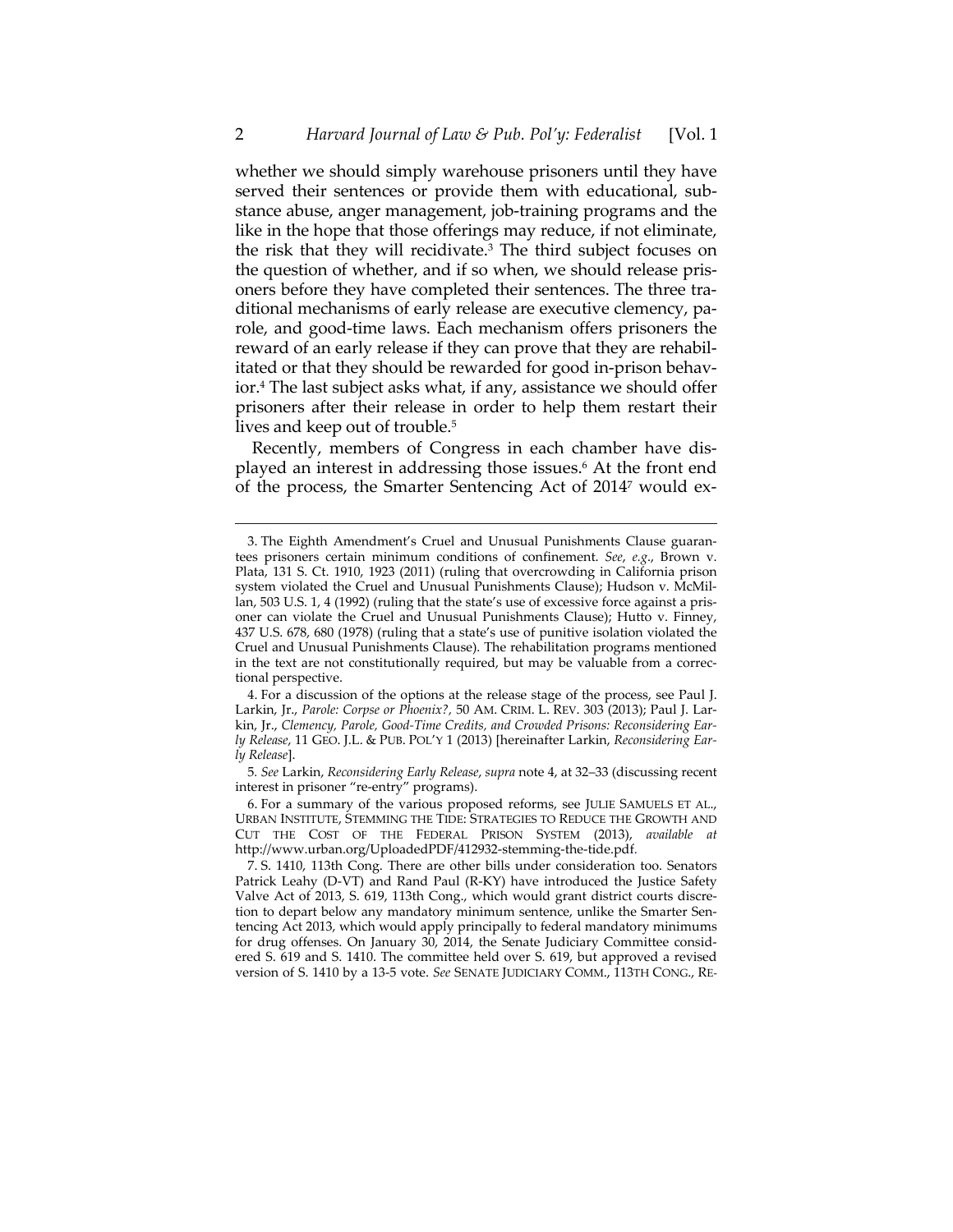pand a district court's discretion to sentence a defendant below a statutory mandatory minimum sentence in certain circumstances.8 At the back end of the process, the Second Chance Reauthorization Act of 20139 would reauthorize various grant programs that help released prisoners assimilate themselves back into the community.10 In between those bookends are bills such as the Public Safety Enhancement Act of 2013<sup>11</sup> and the Recidivism Reduction and Public Safety Act of 2013.12 Those bills propose some moderate reforms to the federal earlyrelease programs and laws that have been in place since the 1980s. They would require the Bureau of Prisons (BOP) to use risk-needs assessments endorsed by the Attorney General in making some types of prisoner classification decisions and would increase the amount of good-time and earned-time credit that a prisoner can receive if he keeps his nose clean, completes certain rehabilitation programs, and proves himself unlikely to recidivate.

Each of those proposed reforms has positive and negative features, and each one is consistent with the others Congress could decide to reform every stage of the process, some of them, or none of them. That last outcome, however, is unlikely. Current fiscal pressures, humanitarian impulses, and bipartisan calls for reform may create the critical mass necessary to

 $\overline{a}$ 

10*. See* Larkin, *Reconsidering Early Release*, *supra* note 4, at 32–33 (discussing the Second Chance Act).

SULTS OF EXECUTIVE BUSINESS MEETING—JANUARY 30, 2014, *available at* http://www.judiciary.senate.gov/legislation/upload/113thCongressBusinessMee ting.pdf.

 <sup>8.</sup> The Smarter Sentencing Act of 2013 would permit a district judge to impose sentences without regard to any mandatory minimum if the court finds that the defendant has no more than two criminal history points, as defined by the U.S. Sentencing Guidelines, and the defendant was not convicted of a disqualifying offense, such as a violent crime. On January 30, 2014, the Senate Judiciary Committee approved a revised version of the original bill. SENATE JUDICIARY COMM., *supra* note 7.

 <sup>9.</sup> Second Chance Reauthorization Act of 2013, S. 1690, 113th Cong.

 <sup>11.</sup> Public Safety Enhancement Act of 2013, H.R. 2656, 113th Cong.

 <sup>12.</sup> Recidivism Reduction and Public Safety Enhancement Act of 2014, S. 1675, 113th Cong. Senator John Cornyn introduced a related bill, the Federal Prison Reform Act of 2013, S. 1783, 113th Cong., that sought to achieve the same goals as S. 1675. On March 6, 2014, the Senate Judiciary Committee reported a substitute version of S. 1675, one combining that bill with S. 1783. *See* SENATE JUDICIARY COMM., 113TH CONG., RESULTS OF EXECUTIVE BUSINESS MEETING—MARCH 6, 2014, *available at* http://www.judiciary.senate.gov/legislation/upload/113thCongress BusinessMeeting.pdf.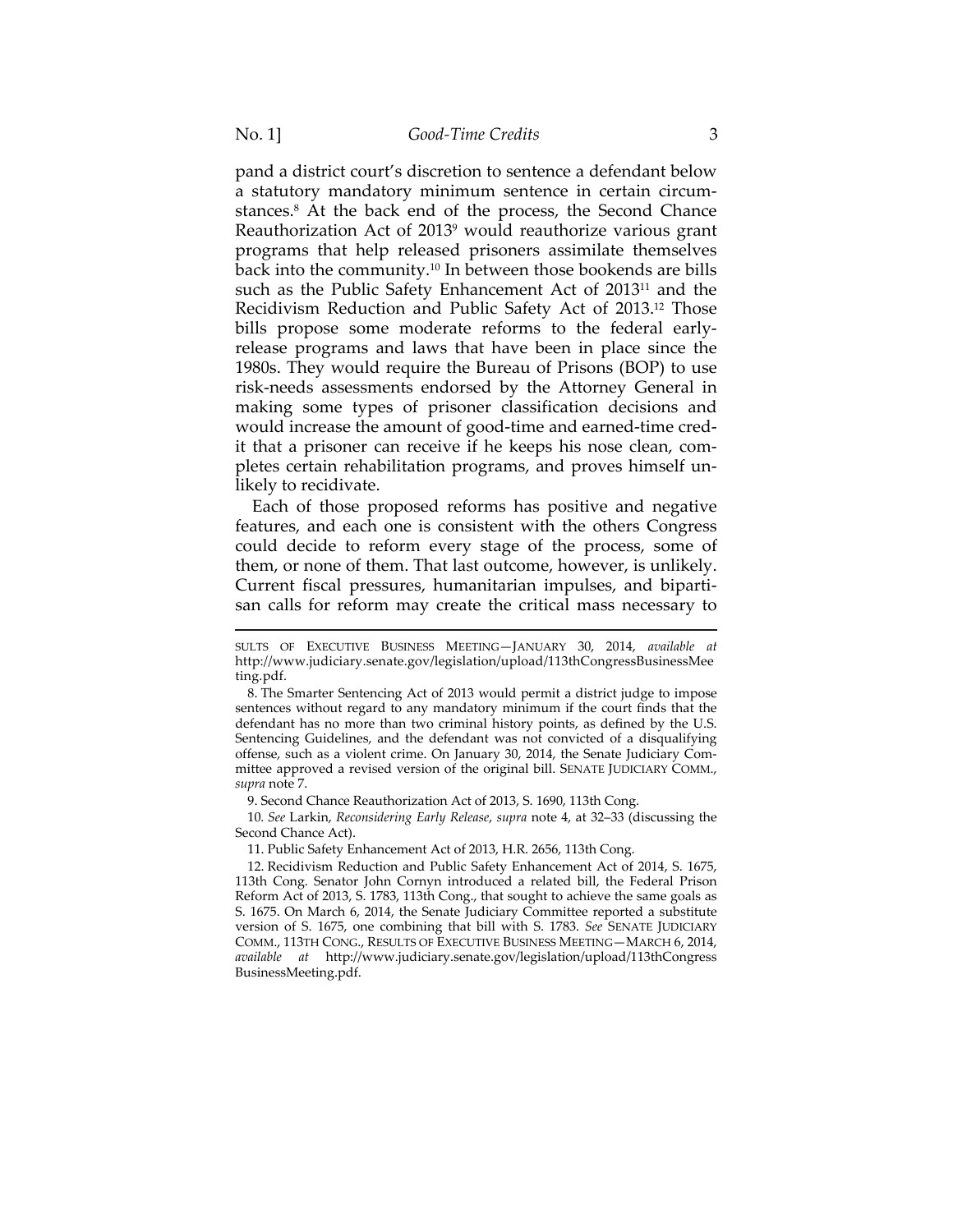change public policy.13 If so, the question is, what reform(s) will Congress enact? Considerable scholarship has addressed the wisdom of mandatory minimum sentences and re-entry programs.14 Far fewer authors have addressed the middle issue: reform of the good-time system.15 This Article attempts to make up for that imbalance.

Part I explains that criminal justice officials historically have considered the likelihood that a particular offender will recidivate when those officials make decisions regarding how an offender should be treated before he is passed on to the next stage of the process. Part II explains how the current federal good-time system works. Part III then turns to how some proposed reforms of the federal good-time system would work and why they may improve the status quo. Part III.A. discusses the use of riskneeds assessments in making prisoner release decisions. It starts by summarizing the history, content, and value of risk-needs assessments that some parties—principally criminologists have argued militate in favor of their use. It then goes on to describe the criticisms that some parties—principally lawyers have levied against risk-needs assessments like the ones that the proposed good-time reforms would direct the Attorney General to adopt. That Part concludes by explaining how the current good-time reforms reasonably address those competing concerns by entrusting the Attorney General with the responsibility for balancing them. Part III.B. addresses why back-end reform of the correctional process through greater use of good-time credits not only may be valuable as a matter of policy, but also may prove more politically appealing than front-end reforms of the sentencing process.

 <sup>13.</sup> For a discussion of the theory that society witnesses major public policy shifts only when three "streams" meet—the "problem" stream, the "policy" stream, and the "political" stream—see Paul J. Larkin, Jr., *John Kingdon's "Three Streams" Theory and the Antiterrorism and Effective Death Penalty Act of 1996,* 28 J.L. & POL. 25 (2012).

 <sup>14.</sup> For a discussion of the arguments pro and con on the wisdom of mandatory minimum sentences, see Erik Luna & Paul G. Cassell, *Mandatory Minimalism*, 32 CARDOZO L. REV. 1 (2010). For a discussion of the equal protection and policy challenges to mandatory minimum sentences for possession and distribution of "crack" cocaine, see Paul J. Larkin, Jr., *Crack Cocaine, Congressional Inaction, and Equal Protection*, 37 HARV. J.L. & PUB. POL'Y 241 (2013).

 <sup>15.</sup> For one such effort, see Larkin, *Reconsidering Early Release*, *supra* note 4, at 31–34, 40–43.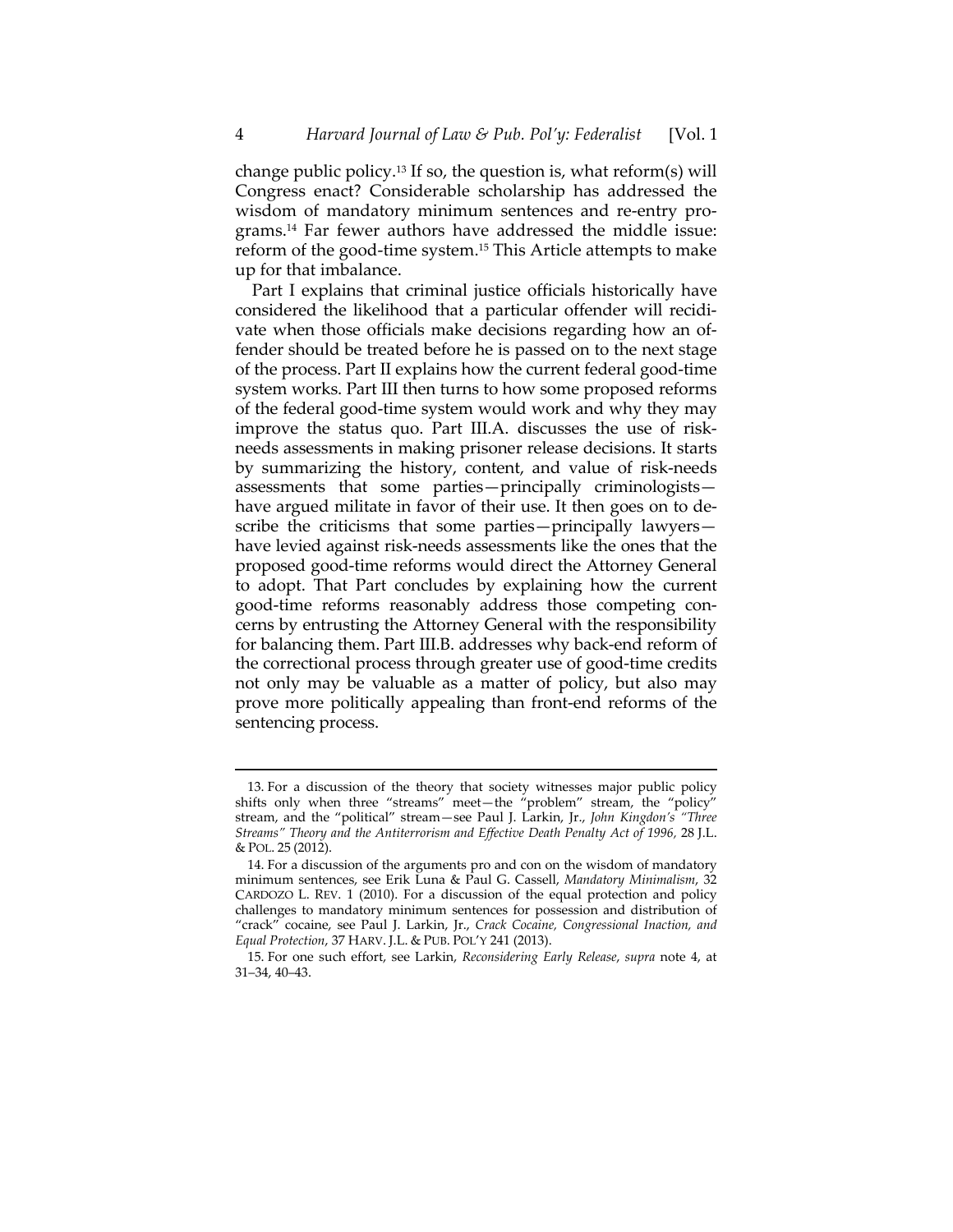# I. THE UNAVOIDABLE BURDEN OF PREDICTING FUTURE **DANGEROUSNESS**

Yogi Berra is reputed to have said that, "Making predictions is difficult, especially about the future." Here, as elsewhere, Yogi's homespun aphorism was on the mark. Making predictions is a difficult undertaking regardless of whether the issue is what stock will rise, who will win an upcoming election, who will prove to be a Major League Baseball star, or whether a particular offender will continue his errant ways. Indeed, imperfect knowledge and subjective biases make it difficult for each of us to predict our *own* futures, let alone someone else's. Complicating the process is the limited opportunity we may have to analyze the consequences of decisions (Where did I go wrong?) and our inability to compare those results with foregone alternatives (What if my life had been different?). Pharmaceutical companies can run double-blind tests to assess the therapeutic value of a new drug, but people cannot establish a parallel life to use for comparison.

Yet, the criminal justice system demands that personnel regularly make predictions about arrested and convicted offenders. If a suspect is released on bail, will he abscond? If a convicted defendant is given probation, will he turn his life around or continue to victimize the community? If he is incarcerated, where should he be confined—in a minimum-, intermediate-, or maximum-security facility? If a prisoner is allowed to participate in a work-release program, will he learn a trade or disrupt the workforce? If an inmate is released on parole, will he take advantage of that opportunity or commit another crime? If a probationer or parolee has violated a condition of his liberty, should he be allowed to retain that status or, if so, will he lose respect for the criminal justice system and commit more and more serious infractions down the road?

At numerous stages of the criminal process either a government official (a police officer, magistrate, judge, probation officer, parole board member, and so forth) or a member of the community (for example, a juror) must decide how to proceed based on his or her best judgment about the likely consequences of releasing or confining an offender. This almost always entails making a prediction of the offender's future dangerous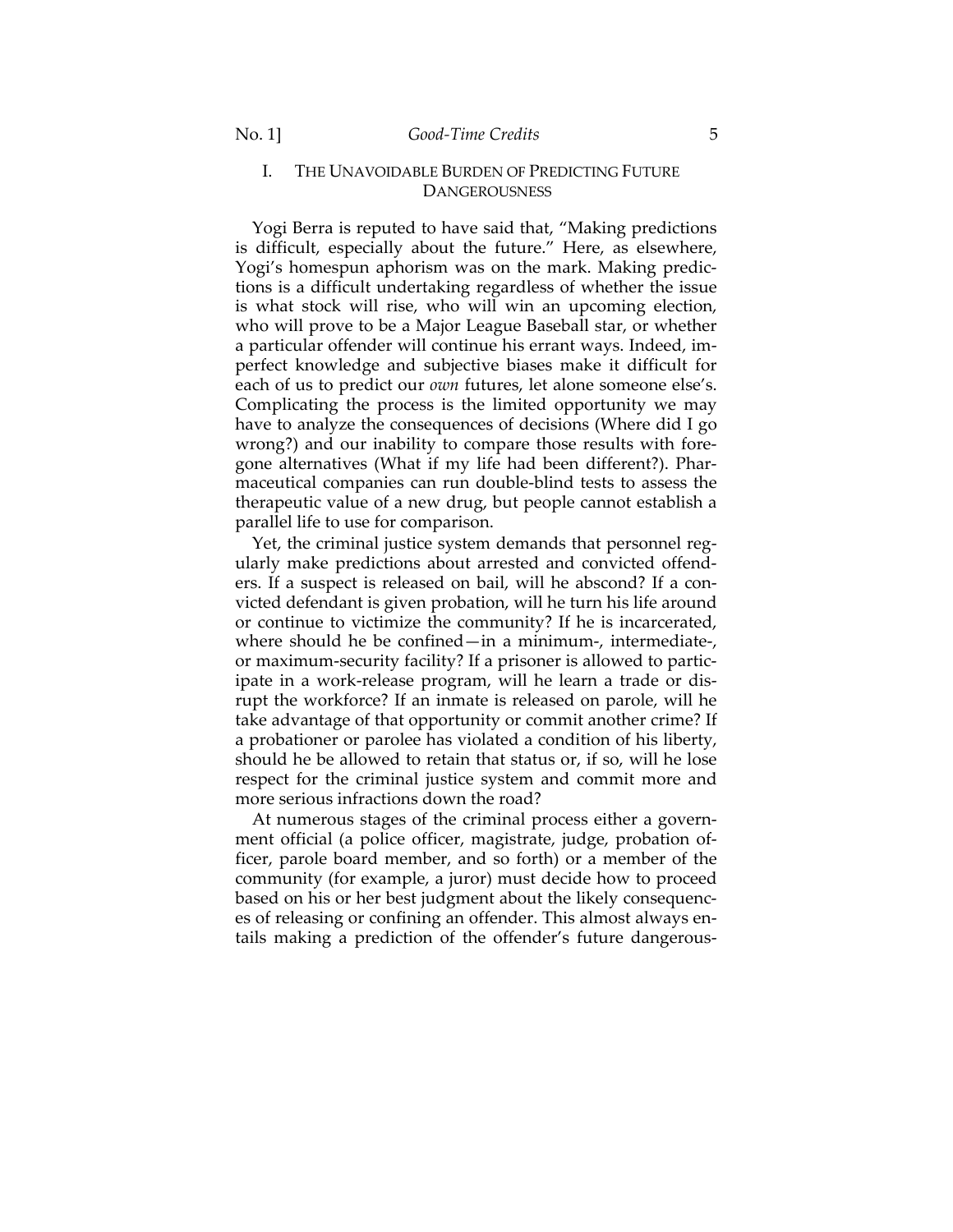ness.16 It may be difficult to estimate the likelihood that someone will commit a crime, but it is not an inherently impossible task.17 In fact, making such judgments was critical to the proper implementation of the rehabilitative ideal that the criminal justice system pursued throughout most of the twentieth century.18 The question always has been, not whether the criminal justice system should make such predictions, but how it should do so.19

The importance of making accurate predictions of recidivism has recently become a matter of critical concern to the criminal justice system. In the summer of 2013, U.S. Attorney General Eric Holder gave a speech to the American Bar Association in which he noted that, over the last forty years, the United States

 17. As the Supreme Court explained in *Barefoot*, 463 U.S. at 897 (quoting *Jurek*, 428 U.S. at 274–76 (lead opinion)):

<sup>16</sup>*. See, e.g*., Kansas v. Crane, 534 U.S. 407, 409 (2002) (upholding statute authorizing post-sentence indefinite commitment of sex offenders with a mental illness or abnormality creating a likelihood of future acts of sexual violence); Kansas v. Hendricks, 521 U.S. 346, 350 (1997) (same); United States v. Salerno, 481 U.S. 739, 741 (1987) (upholding statute authorizing pre-trial confinement of defendants likely to be a danger to the community); Barefoot v. Estelle, 463 U.S. 880, 896 (1983) (upholding reliance on psychiatric prediction of future dangerousness); Jurek v. Texas, 428 U.S. 262, 275–76 (1976) (lead opinion) (upholding statute authorizing the jury in a capital case to determine if the offender will commit future criminal acts of violence).

It is, of course, not easy to predict future behavior. The fact that such a determination is difficult, however, does not mean that it cannot be made. Indeed, prediction of future criminal conduct is an essential element in many of the decisions rendered throughout our criminal justice system. The decision whether to admit a defendant to bail, for instance, must often turn on a judge's prediction of the defendant's future conduct. Any sentencing authority must predict a convicted person's probable future conduct when it engages in the process of determining what punishment to impose. For those sentenced to prison, these same predictions must be made by parole authorities. The task that a [state] jury must perform in answering the statutory question in issue is thus basically no different from the task performed countless times each day throughout the American system of criminal justice. What is essential is that the jury has before it all possible relevant information about the individual defendant whose fate it must determine.

<sup>18.</sup> *See, e.g*., Larkin, *Parole: Corpse or Phoenix?*, *supra* note 4, at 307–15.

 <sup>19.</sup> Some commentators criticize the criminal justice system's willingness to make legal decisions based on *disguised*, rather than *overt*, predictions of criminality or violence. *See, e.g.*, Paul H. Robinson, *Punishing Dangerousness: Cloaking Preventative Detention as Criminal Justice,* 114 HARV. L. REV. 1429 (2001). That issue is beyond the scope of this Article, which focuses on the legitimacy of particular tools used in making quite overt predictions.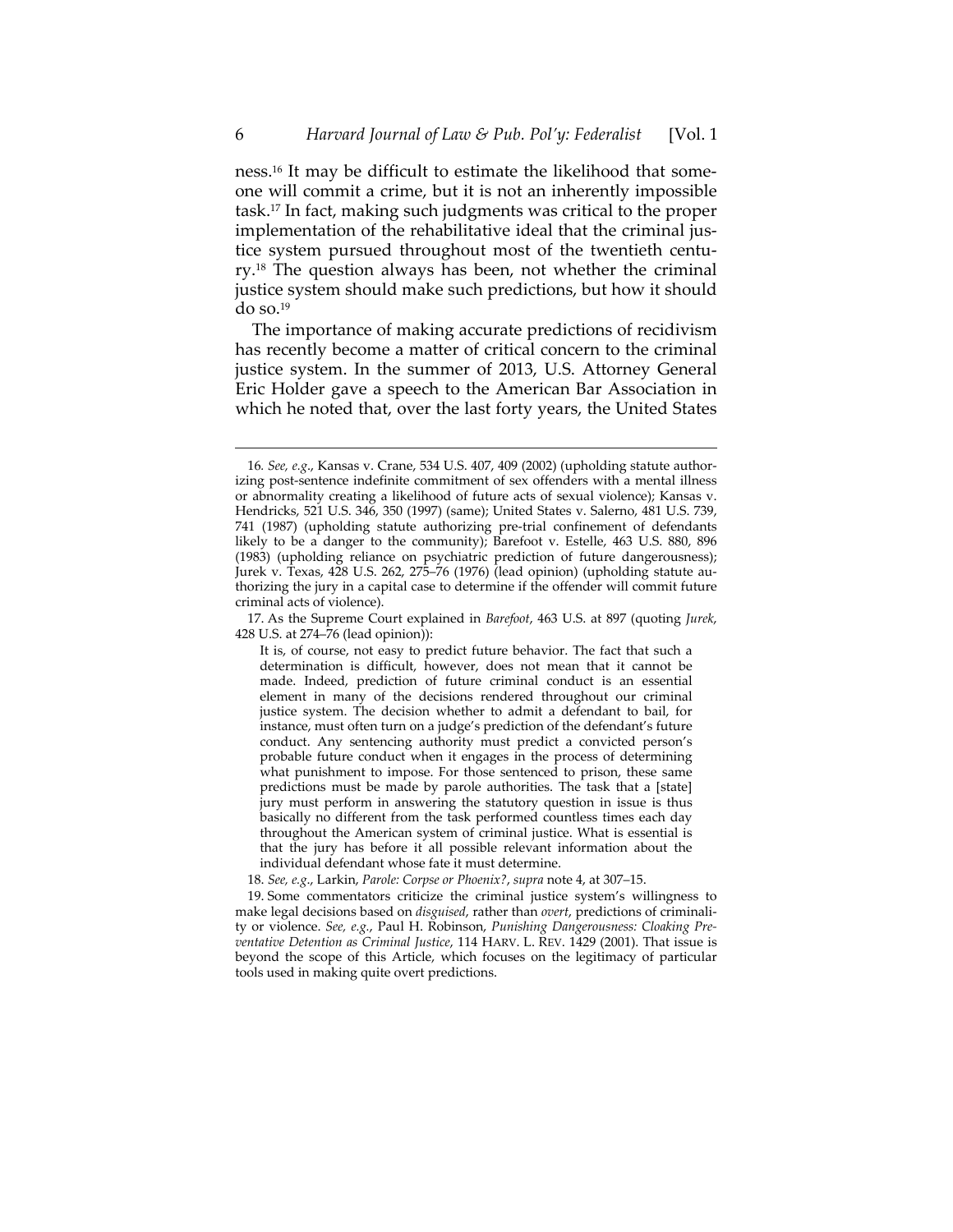has greatly increased the number of prisoners in federal custody.20 The growth in incarceration over that period has produced swollen prisons, tremendous increases in correctional budgets, and diversion of scarce criminal justice resources from institutions functioning at the pretrial and trial stages (for example, the FBI, Federal Public Defenders) to ones found at the back end of the system (for example, BOP).<sup>21</sup> There seems to be a nascent consensus that this trend is unsustainable from a fiscal perspective and undesirable from a penological one.<sup>22</sup>

The increase in the federal prison population over the last four decades has put considerable stress on the ability of the federal government to continue its current sentencing and correctional policies. Some of that stress is economic because the increase in the federal prison population has led to an increase in the cost of the current sentencing approach. As a practical matter, the result has been an increased share of the Department of Justice's budget that must be devoted to the housing and care of inmates. The remaining pressure is in part penological and in part humanitarian. Different parties have highlighted the disastrous personal and societal costs of large-scale imprisonment.23 The result is a

23*. See*, *e.g*., TODD R. CLEAR, IMPRISONING COMMUNITIES: HOW MASS INCARCER-ATION MAKES DISADVANTAGED NEIGHBORHOODS WORSE 103 (2007); Jeffrey Fagan, *Crime, Law, and the Community: Dynamics of Incarceration in New York City*, *in* THE FUTURE OF IMPRISONMENT 27, 42–47 (Michael Tonry ed., 2004); Joan Petersilia,

<sup>20</sup>*. See* Eric Holder, U.S. Attorney Gen., Remarks at the Annual Meeting of the American Bar Association's House of Delegates (Aug. 12, 2013), *available at* http://www.justice.gov/iso/opa/ag/speeches/2013/ag-speech-130812.html.

<sup>21</sup>*. See, e.g*., SUZANNE M. KIRCHHOFF, CONG. RESEARCH SERV., R41177, ECONOM-IC ASPECTS OF PRISON GROWTH 15 (2010), *available at* https://www.fas.org/ sgp/crs/misc/R41177.pdf ("The U.S. prison system has exploded in size and economic impact during the past three decades, due to a variety of factors including mandatory sentencing laws and tougher drug enforcement efforts*."*).

<sup>22</sup>*. See*, *e.g*., H.R. REP. NO. 112-169, at 64 (2011) ("[D]espite a dramatic increase in corrections spending over the past two decades, re-incarceration rates for people released from prison are largely unchanged. This trend is both financially and socially unsustainable . . . ."); Memorandum from Michael Horowitz, Inspector General, U.S. Department of Justice, to the Attorney General and Deputy Attorney General Regarding Top Management and Performance Challenges Facing the Department of Justice (reissued Dec. 23, 2013), available at Department of Justice (reissued Dec. 23, 2013), *available at* http://www.justice.gov/oig/challenges/2013.htm ("The crisis in the federal prison system is two-fold. First, the costs of the federal prison system continue to escalate, consuming an ever-larger share of the Department's budget with no relief in sight....Second, federal prisons are facing a number of important safety and security issues, including, most significantly, that they have been overcrowded for years and the problem is only getting worse.").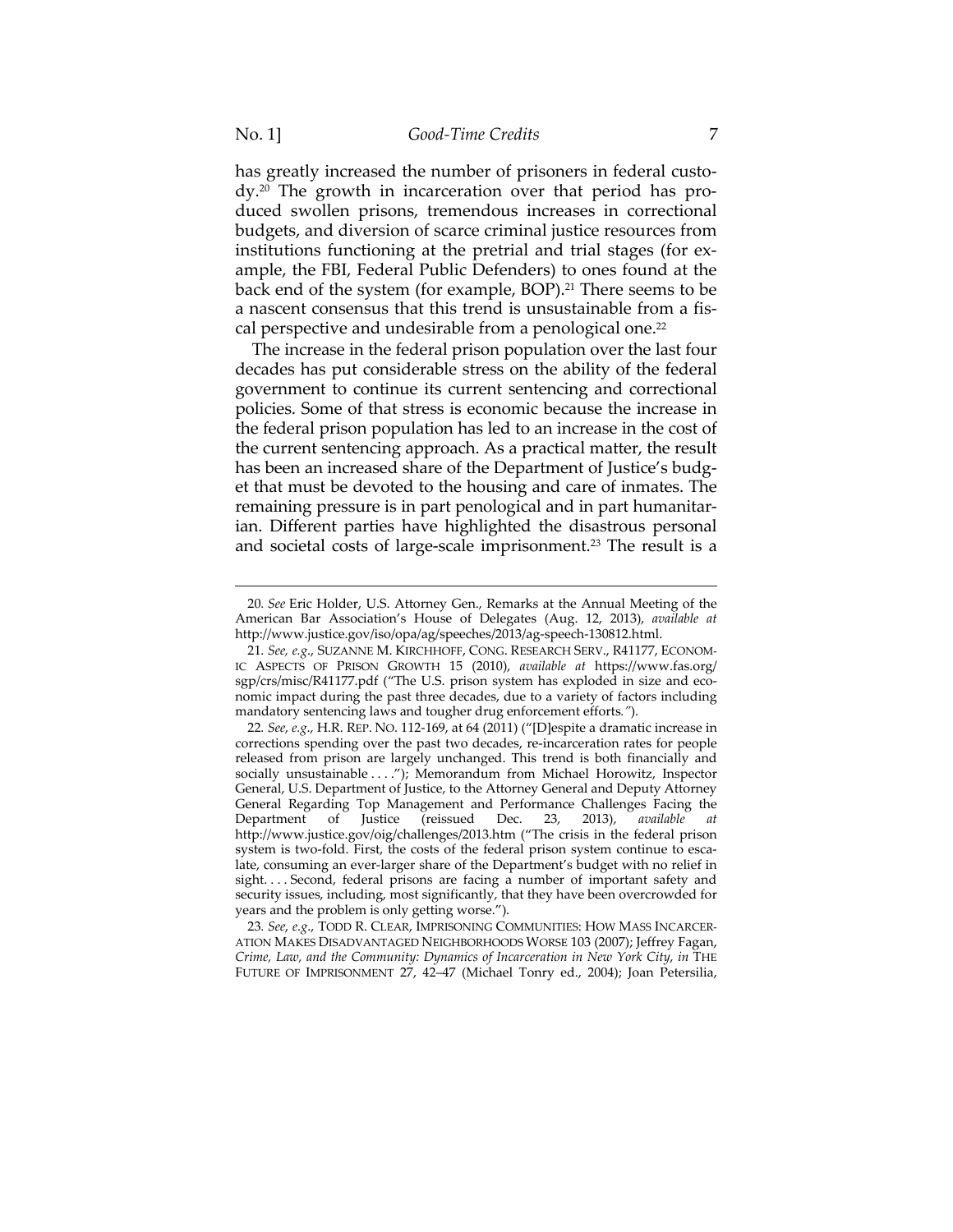bipartisan concern with the current use of imprisonment to serve the needs of the criminal justice system.

## II. THE FEDERAL GOOD-TIME LAWS

The government may confine a lawfully convicted offender for whatever term is imposed by the sentencing court.<sup>24</sup> Nonetheless, the federal and state criminal justice systems have used several different mechanisms for deciding whether and, if so, when a prisoner should be released from custody before the expiration of his sentence.25 The two best-known tools were executive clemency and parole, but a third procedure has existed alongside those two for more than a century.26 Originally known as "commutation laws," good-time statutes are a longstanding prison management tool.<sup>27</sup> New York adopted the first goodtime statute nearly two centuries ago, and by the end of the century forty-four other states had similar laws.<sup>28</sup> The federal government enacted its first good-time law in 1875.<sup>29</sup> Good-time statutes help a warden and guards maintain discipline by offering an inmate the carrot of a limited amount of credit toward an early release in return for "good behavior."30 In theory, prisoners would have to earn early release credit. In practice, however, wardens often have applied good-time laws "perfunctorily, so

28. *Id*.

*Community Corrections*, *in* CRIME: PUBLIC POLICIES FOR CRIME CONTROL 494 (James Q. Wilson & Joan Petersilia eds., 2002).

<sup>24</sup>*. See, e.g.*, Meachum v. Fano, 427 U.S. 215, 224 (1976). A prisoner has no constitutional right to any form of early release. *See, e.g*., Swarthout v. Cooke, 131 S. Ct. 859, 862 (2011); Greenholtz v. Inmates of Neb. Penal & Corr. Complex, 442 U.S. 1, 7 (1979); Wolff v. McDonnell, 418 U.S. 539, 557 (1974).

<sup>25</sup>*. See*, *e.g.*, Larkin, *Reconsidering Early Release*, note 4, at 5–11.

 <sup>26.</sup> For a discussion of the history and operation of executive clemency and parole, see, for example, JEFFREY CROUCH, THE PRESIDENTIAL PARDON POWER (2009); RONALD L. GOLDFARB & LINDA R. SINGER, AFTER CONVICTION (1973); PE-TER B. HOFFMAN, HISTORY OF THE FEDERAL PAROLE SYSTEM (2003); KATHLEEN DEAN MOORE, PARDONS: JUSTICE, MERCY, AND THE PUBLIC INTEREST (1989); JOAN PETERSILIA, WHEN PRISONERS COME HOME: PAROLE AND PRISONER REENTRY (2003); Larkin, *Reconsidering Early Release*, *supra* note 4, at 5–10.

<sup>27</sup>*. See, e.g*., GOLDFARB & SINGER, *supra* note 26, at 262; Larkin, *Reconsidering Early Release*, *supra* note 4, at 11.

<sup>29</sup>*. See* Act of Mar. 3, 1875, ch. 145, 18 Stat. 479, 480.

<sup>30</sup>*. See, e.g.*, GOLDFARB & SINGER, *supra* note 26, at 262; KATE STITH & JOSE A. CABRANES, FEAR OF JUDGING: SENTENCING GUIDELINES IN THE FEDERAL COURTS 17 (1998); Larkin, *Reconsidering Early Release*, *supra* note 4, at 11.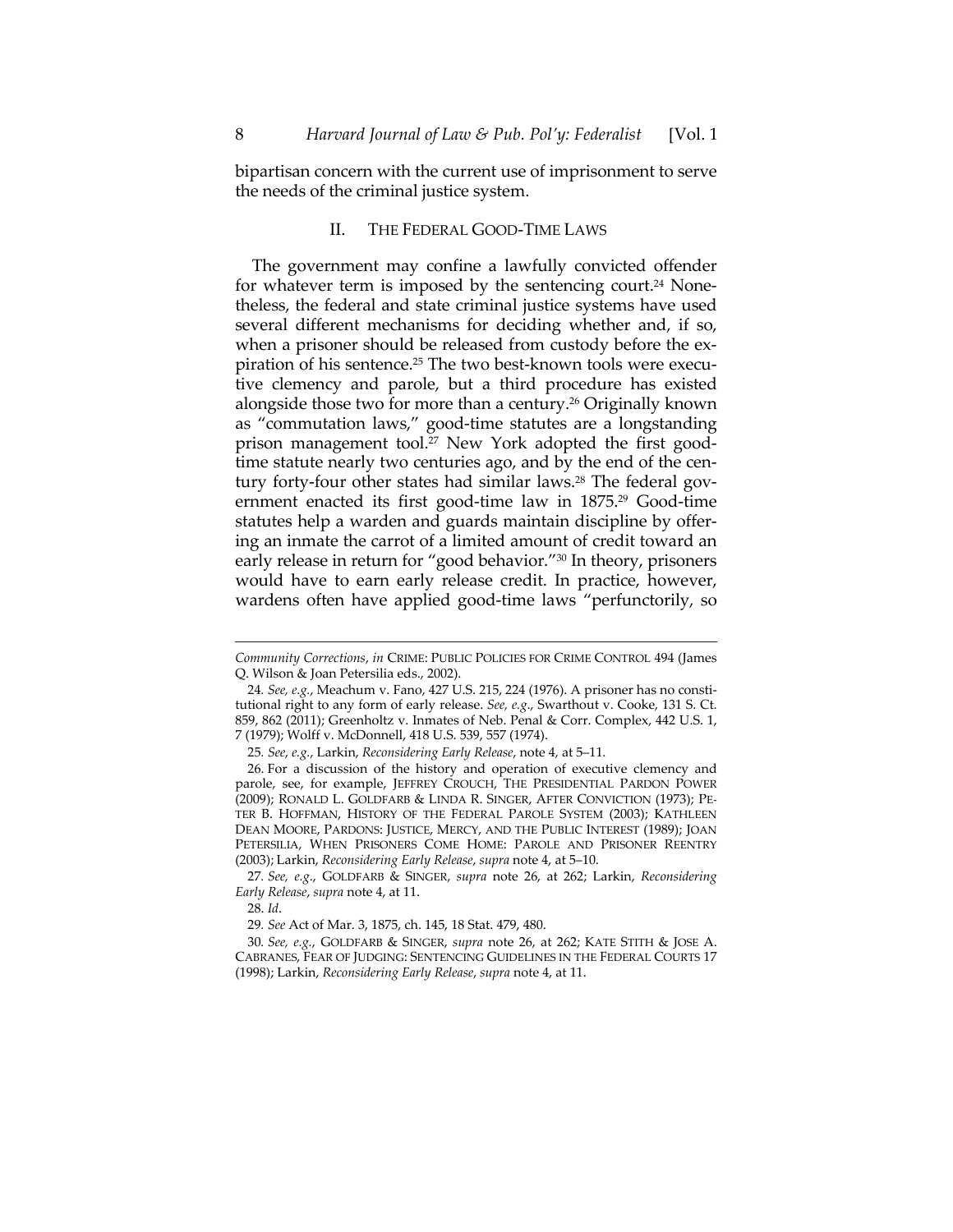that earning good time became automatic. Thus discipline was exercised by withholding good-time credit for gross misconduct, instead of by using early release as a reward."31

For most of the twentieth century, a prisoner in the federal system was eligible for a graduated scale of good-time credit per month depending on the length of his sentence, whether he was employed in a prison industry or camp, and whether he had performed an "exceptionally meritorious service" or a duty "of outstanding importance in connection with institutional operations."32 A prisoner could forfeit good time credit if he committed a crime or violated a disciplinary rule (although the Attorney General could restore lost good time).<sup>33</sup> Congress revised the good-time system in 1984. Today, a prisoner earns up to fiftyfour days of credit for each year unless BOP finds that he has not satisfactorily complied with disciplinary rules.<sup>34</sup> The BOP also may grant a nonviolent offender additional credit if he completes a substance abuse program.35 The formula for calculating the amount of good-time credits that a federal prisoner can earn, and the procedural protections that those prisoners enjoy, have undergone some minor revisions throughout the last century, but the basic purpose and outline of good-time laws have remained unchanged since their origin.

That stability makes the good-time laws stand out among the mechanisms historically used to fix an offender's punishment. The last century witnessed fundamental changes in the nature of the sentencing and parole processes, as well as in the frequency with which presidents and governors have exercised their clemency power.36 Under the indeterminate sentencing model used by the federal government and states for most of the twentieth century to rehabilitate offenders, trial courts had

 <sup>31.</sup> GOLDFARB & SINGER, *supra* note 26, at 262.

<sup>32</sup>*. See* 18 U.S.C. §§ 4161–4162 (1982) (repealed). The 1875 federal good time statute offered prisoners five days of credit per year toward release for good conduct. *Id.*; 18 U.S.C. § 4161 (1982) (repealed 1984). Congress later increased the maximum available good time credit to fifty-four days. *See* 18 U.S.C. § 3624(b) (2012).

<sup>33</sup>*. See* 18 U.S.C. §§ 4161–4162, 4165 (1982) (repealed); Barber v. Thomas, 560 U.S. 474, 480–83 (2010); S. REP. NO. 98-225, at 146 & n.359 (1983).

<sup>34</sup>*. See* 18 U.S.C. § 3624(b) (2012); 28 C.F.R. §§ 523.20, 541.13 (2011); S. REP. NO. 98-225, at 147 (1983).

<sup>35</sup>*. See* 18 U.S.C. § 3621(e)(2) (2012).

<sup>36</sup>*. See, e.g*., Larkin, *Parole: Corpse or Phoenix?*, *supra* note 4, at 306–20; Larkin, *Reconsidering Early Release*, *supra* note 4, at 5–11.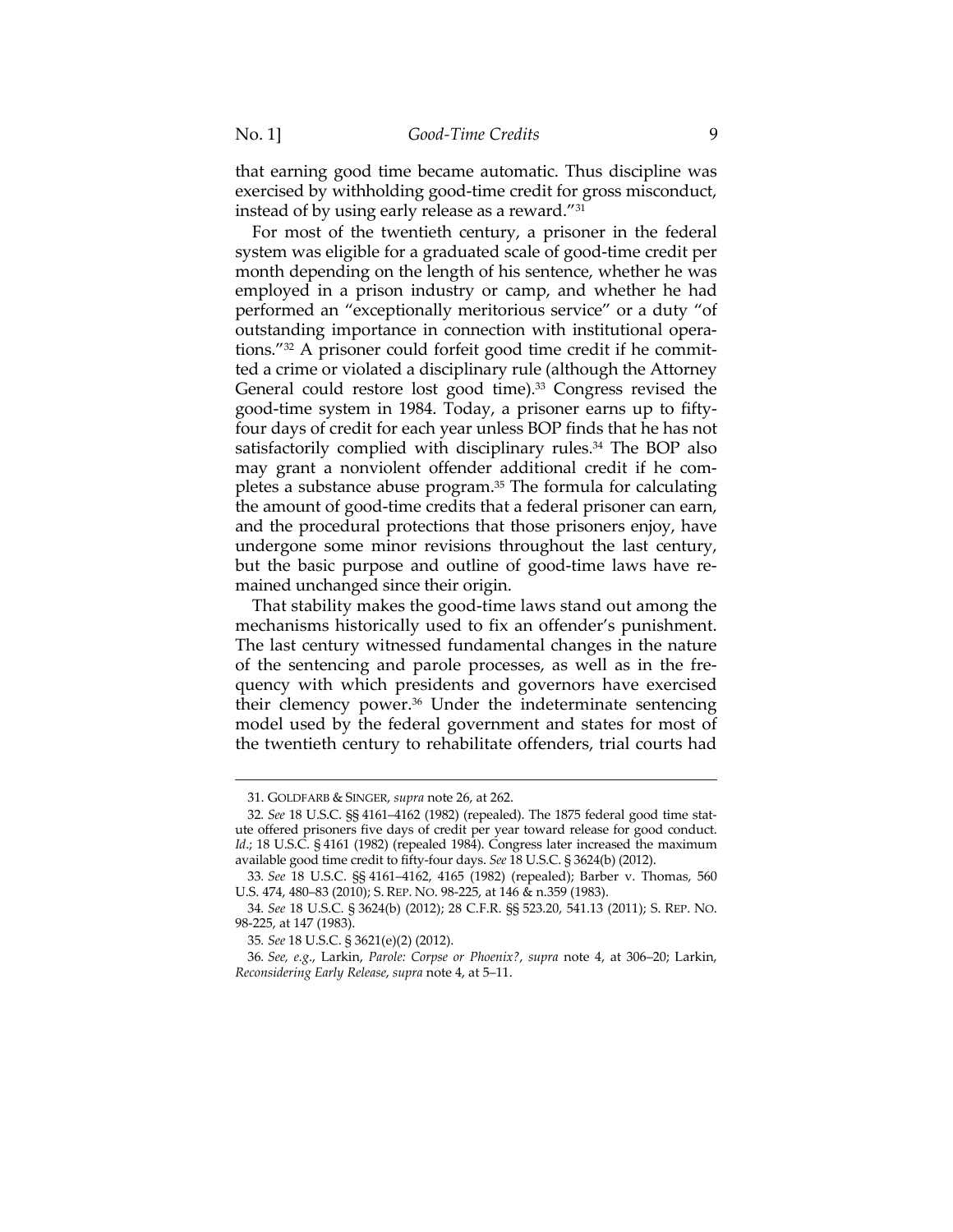broad discretion to select the potential period of confinement that an offender could be made to spend in prison, and parole boards had comparably broad authority to decide exactly when an inmate had been rehabilitated and therefore should be released. As parole boards exercised their power to release prisoners whom they concluded had been rehabilitated (or just to ease prison overcrowding), chief executives exercised their clemency powers less and less often. By the 1980s, parole had become the principal mechanism for deciding exactly what term of imprisonment an offender would serve, vastly outpacing the other mechanisms in frequency of use.37

The last quarter of the twentieth century, however, witnessed two fundamental changes in the criminal process. First, retribution, deterrence, and (most importantly) incapacitation replaced rehabilitation as the governing rationales for punishment.<sup>38</sup> Second, legislatures, including Congress, substituted determinate for indeterminate sentencing schemes, sometimes by using sentencing guidelines,<sup>39</sup> sometimes via fixed or mandatory minimum sentences,<sup>40</sup> and sometimes with recidivist or so-called "three strikes laws."41 In each case, however, legislation imposed, or contemplated that the U.S. Sentencing Commission would promulgate, stiff penalties for breaking the law.42

The new approach to sentencing and the elimination of parole, however, did not affect the rationale for or the operation of the good-time laws. Those statutes existed side-by-side with the determinate sentencing and parole laws but served a very different purpose. Rather than help a judge decide what punishment is necessary to satisfy the public's demand for retribution or incapacitation or to assist a correctional official in determining

<sup>37</sup>*. See, e.g*., Larkin, *Reconsidering Early Release*, *supra* note 4, at 7.

<sup>38</sup>*. See, e.g*., Larkin, *Parole: Corpse or Phoenix?*, *supra* note 4, at 312-15.

<sup>39</sup>*. See, e.g*., Sentencing Reform Act of 1984, Pub. L. No. 98-473, ch. II, 98 Stat. 1987 (codified as amended at 18 U.S.C. §§ 3551–3586 and 28 U.S.C. §§ 991–998 (1988)).

<sup>40</sup>*. See, e.g*., Armed Career Criminal Act, 18 U.S.C. § 924 (2006); Anti-Drug Abuse Act of 1986, Pub. L. No. 99-570, 100 Stat. 3207 (codified at 21 U.S.C. § 841 (2006), as amended by the Fair Sentencing Act of 2010, Pub. L. No. 111-220, 124 Stat. 2372).

<sup>41</sup>*. See, e.g*., Ewing v. California, 538 U.S. 11, 20 (2003) (rejecting an Eighth Amendment challenge to California's "three-strikes" law).

<sup>42</sup>*. See, e.g*., Larkin, *Parole: Corpse or Phoenix?*, *supra* note 4, at 317–20; Larkin, *Reconsidering Early Release*, *supra* note 4, at 5–11.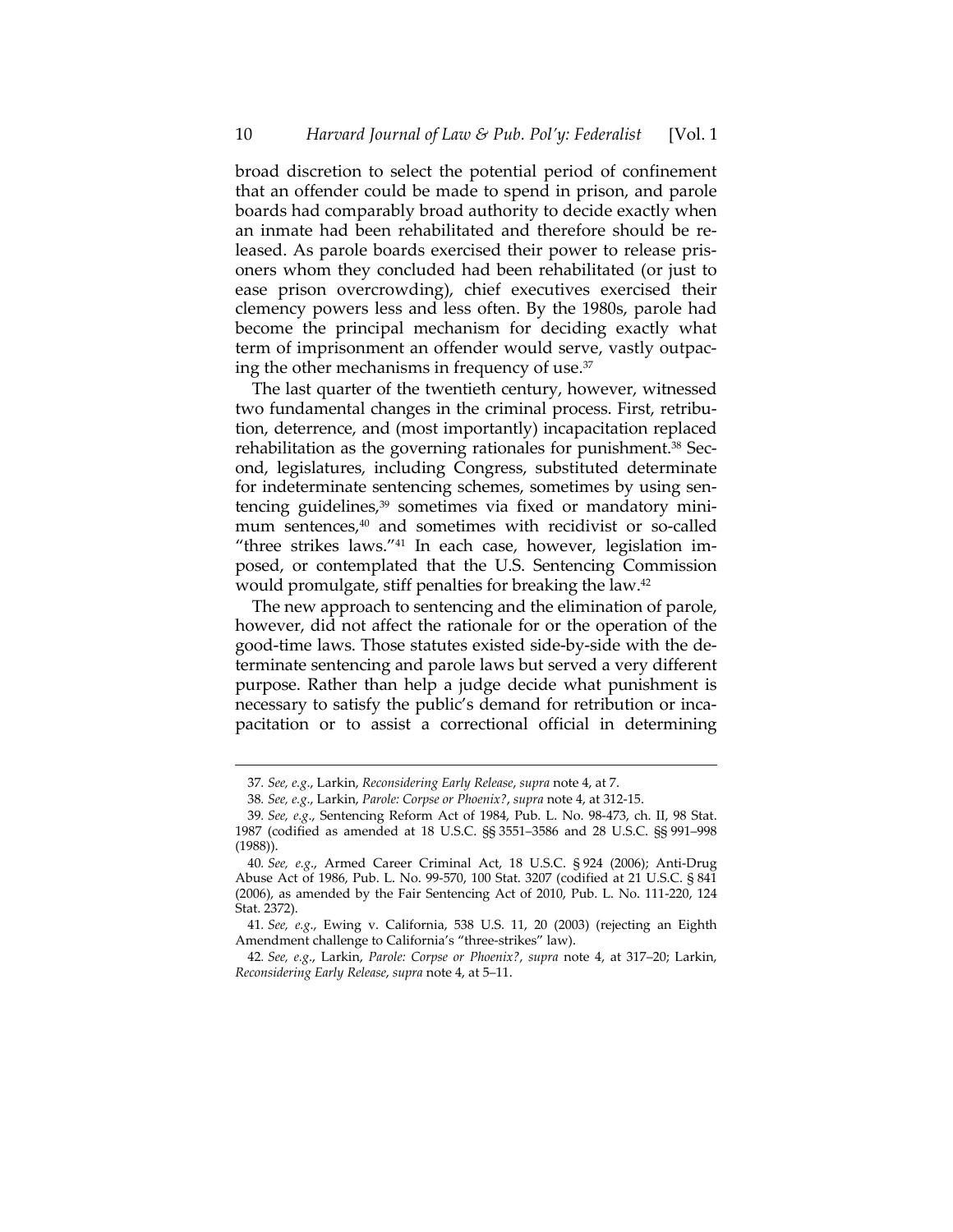$\overline{a}$ 

whether an inmate had reformed his ways, good-time laws give prison officials a tool, or "carrot," that they could use to manage the prison environment.43 That environment has not changed over the last thirty years. If anything, current conditions may be worse today than they were when Congress enacted the Sentencing Reform Act of 1984 because of the greater number of federal prisoners crowded into BOP facilities.44

#### III. A NEW APPROACH TO CORRECTIONAL DECISIONMAKING

One way to address the prison-overcrowding problem is to grant an early release to prisoners who are unlikely to reoffend. Two bills pending before Congress—the Public Safety Enhancement Act of 2013 (PSEA)<sup>45</sup> and the Recidivism Reduction and Public Safety Act of 2013 (RRPSA)<sup>46</sup> - would move the federal criminal process toward that goal. Two features of those bills are of particular importance here. Together they would direct the Attorney General to develop a risk-needs assessment for BOP use in connection with a revised good-time or earnedtime credit system that would provide an early release for some federal prisoners. Each of those components works with the other. The bills would empower BOP officials to use riskneeds assessments—predictive tools used to gauge the likelihood that a prisoner will recidivate—making classification decisions, which affect the amount of good-time credit available.

Risk-needs assessments are valuable because, according to their supporters, they are designed to help eliminate errors caused by subjective decisionmaking. They also are controversial because, according to their detractors, they use factors such as sex and age that raise troublesome equal protection issues. Part III.A. surveys those potential plusses and minuses. The reform bills also involve use of good-time and earned-time

<sup>43</sup>*. See, e.g*., 18 U.S.C. § 3624(b) (2012) (good-time credits offer a prisoner an incentive to "compl[y] with institutional disciplinary regulations"); Barber v. Thomas, 560 U.S. 474, 483–85 (2010).

<sup>44</sup>*. See, e.g*., Larkin, *Reconsidering Early Release*, *supra* note 4, at 12–13.

 <sup>45.</sup> Public Safety Enhancement Act of 2013, H.R. 2656, 113th Cong.

 <sup>46.</sup> Recidivism Reduction and Public Safety Act of 2014, S. 1675, 113th Cong. The Senate Judiciary Committee combined the RRPSA and the Federal Prison Reform Act of 2013, S. 1783, 113th Cong. (FPRA), into one bill, which the committee reported as the RRPSA. Going forward, this Article will refer to the RRPSA, not the FPRA.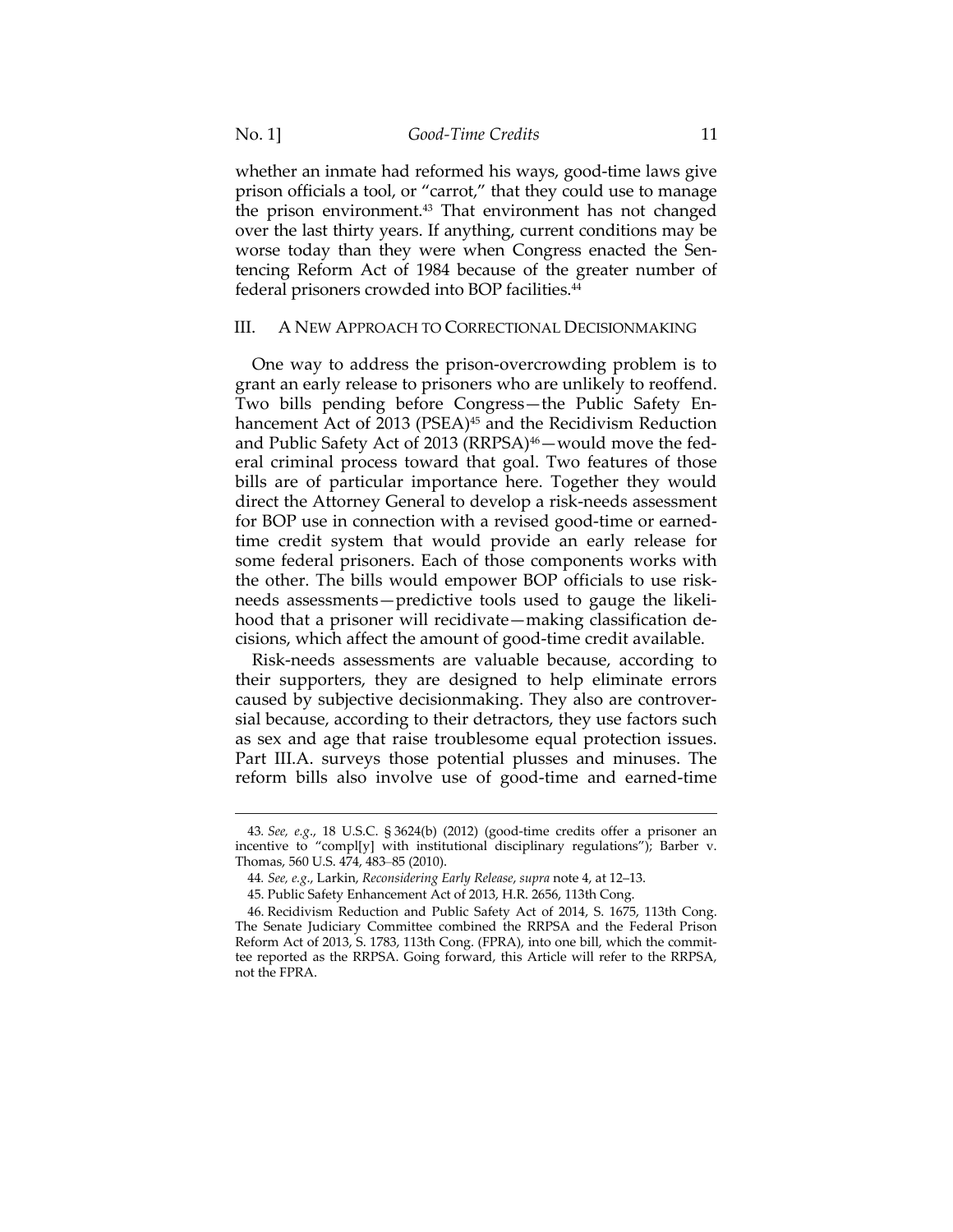statutes, which establish an incentive-based system for prisoners. Such laws hold out the prospect of credit toward an early release for inmates who maintain good behavior (good-time laws) or who complete available rehabilitative or drugtreatment programs (earned-time laws). The bills would allow inmates to earn different credit depending on whether they are classified as low-, medium-, or high-risk prisoners. Part III.B. discusses that feature.

# *A. The Use of Risk-Needs Assessments to Make Prison Classification and Release Decisions*

Risk-needs assessments are tools that correctional officials can use to make classification decisions when an offender is slated for imprisonment and to make predictions as to the likelihood that a prisoner will recidivate if he is released. Of course, many tools (for example, a hammer) can be used for their intended benign purposes (to pound nails) or for harm (as a weapon), but are not deemed inherently flawed or illegitimate. Some parties, however, have challenged use of riskneeds assessments on such grounds. Before addressing those criticisms, this Article will examine the argument advanced in favor of risk-needs assessments.

## *1. The Endorsement of Risk-Needs Assessments by Criminologists*

There are two methods for predicting the likelihood that a particular offender will commit future crimes or acts of violence. One is to make a so-called "clinical" assessment of the offender to predict that risk. For most of our history, judges, probation and parole officers, wardens, and other correctional officials have made those judgments based on their individual reviews of an offender's case file filtered through their personal assumptions, beliefs, education, training, intuitions, and experiences. "The theory was that new medical, sociological, and psychological theories and techniques could transform a prison from 'the black flower of civilized society' into the equivalent of a hospital where prisoners would be treated and reformed, rather than punished."<sup>47</sup> The key was to grant officials unlimited discretion and allow them to consider any and all evidence

 <sup>47.</sup> Larkin, *Parole: Corpse or Phoenix?*, *supra* note 4, at 309 (quoting NATHANIEL HAWTHORNE, THE SCARLET LETTER 38 (1962)) (footnotes omitted).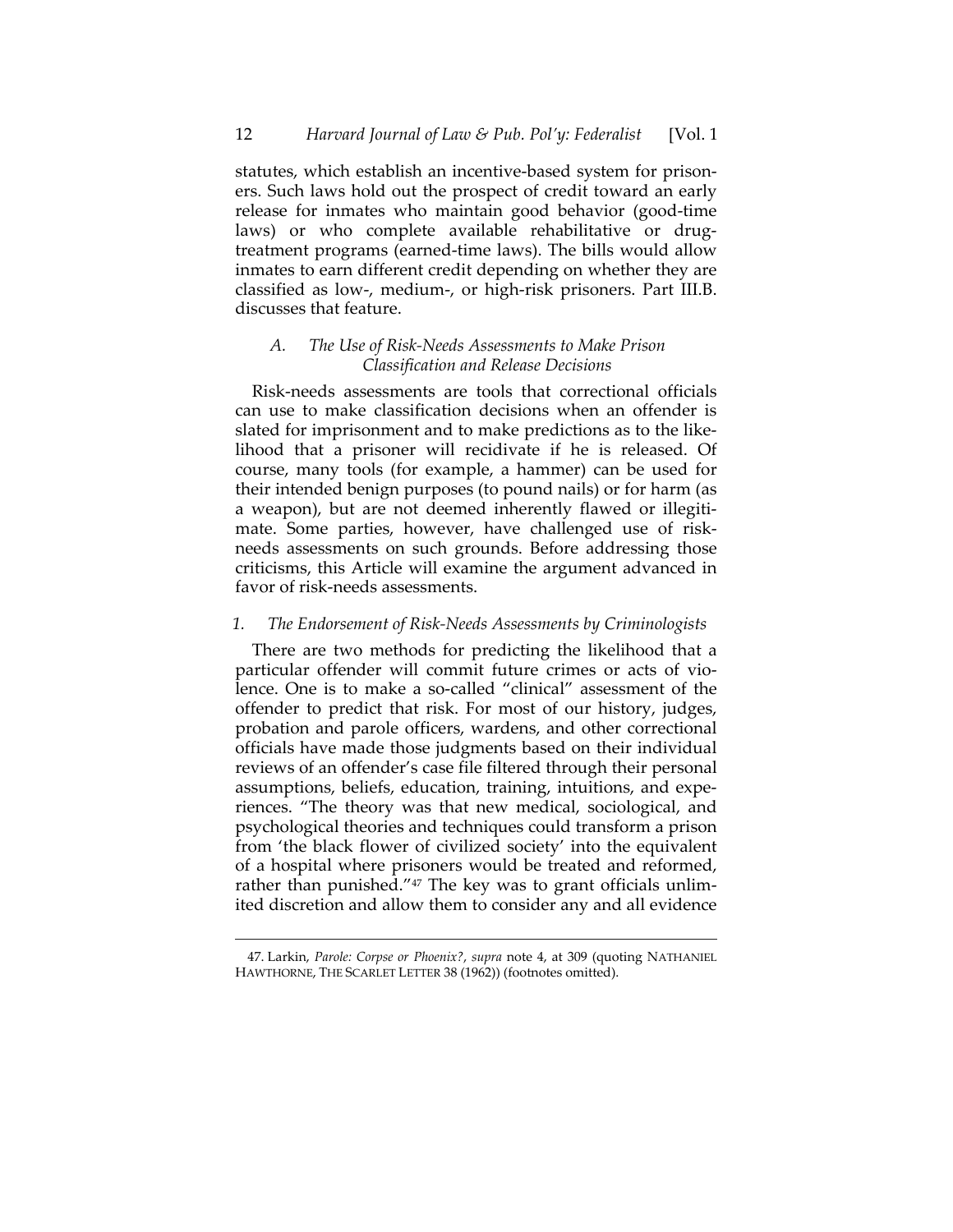that they deemed relevant.<sup>48</sup> The principal criticism of that approach is, and always has been, that it is entirely subjective in nature. Even if each professional had access to a complete history of the offender and focused exclusively on what steps should be taken to benefit the offender and the public, there always was the risk that comparable professionals would treat seemingly identical cases differently. The result was the actuality or appearance of arbitrary or discriminatory decisionmaking. In fact, that was Congress's complaint with the discretionary sentencing process that federal district court judges used for most of the twentieth century and was the reason why in 1984 Congress established a sentencing guidelines system to bring order to the federal sentencing process.49

The second approach is a statistical or actuarial approach, commonly known today as a risk-needs assessment.<sup>50</sup> A riskneeds assessment is an actuarially-based prediction of the likelihood of a particular individual committing one or more types of infractions while on release pending trial or sentencing, while in custody, or while on probation or parole.51 This tool directs the decisionmaker away from resort to personal knowledge, experience, and judgment and towards reliance on a formula consisting of scored objective factors based on data compiled from a

<sup>48</sup>*. See, e.g*., 18 U.S.C. § 3577 (2006) ("No limitation shall be placed on the information concerning the background, character, and conduct of a person convicted of an offense which a court of the United States may receive and consider for the purpose of imposing an appropriate sentence."); Williams v. New York, 337 U.S. 241, 247 (1949).

<sup>49</sup>*. See, e.g*., Mistretta v. United States, 488 U.S. 361, 363–67 (1989); Larkin, *Parole: Corpse or Phoenix?*, *supra* note 4, at 329–31.

 <sup>50.</sup> The literature discussing risk-needs assessments is sizeable. *See, e.g*., CHRIS-TOPHER BAIRD, NAT'L COUNCIL ON CRIME & DELINQUENCY, A QUESTION OF EVI-DENCE: A CRITIQUE OF RISK ASSESSMENT MODELS USED IN THE JUSTICE SYSTEM (2009); MARSHALL CLEMENT ET AL., THE COUNCIL ON STATE GOV'TS JUSTICE CTR., THE NATIONAL SUMMIT ON JUSTICE REINVESTMENT AND PUBLIC SAFETY: ADDRESS-ING RECIDIVISM, CRIME, AND CORRECTIONS SPENDING (2011); THE COUNCIL ON STATE GOV'TS JUSTICE CTR., STATES REPORT REDUCTIONS IN RECIDIVISM (2012); MIKE EISENBERG ET AL., THE COUNCIL ON STATE GOV'TS JUSTICE CTR., VALIDATION OF THE WISCONSIN DEPARTMENT OF CORRECTIONS RISK ASSESSMENT INSTRUMENT (2009); Don A. Andrews, *Recidivism Is Predictable and Can Be Influenced: Using Risk Assessments to Reduce Recidivism*, RISK ASSESSMENT & PREDICTION, Dec. 1989, at 11; James Austin, *The Proper and Improper Use of Risk Assessment in Corrections*, 16 FED. SENTENCING REP. 194 (2004); Garth Davies & Kelly Dedel, *Violence Risk Screening in Community Corrections*, 5 CRIMINOLOGY & PUB. POL'Y 743 (2006).

<sup>51</sup>*. See, e.g.*, John Monahan, *A Jurisprudence of Risk Assessment: Forecasting Harm Among Prisoners, Predators, and Patients*, 92 VA. L. REV. 391 (2006).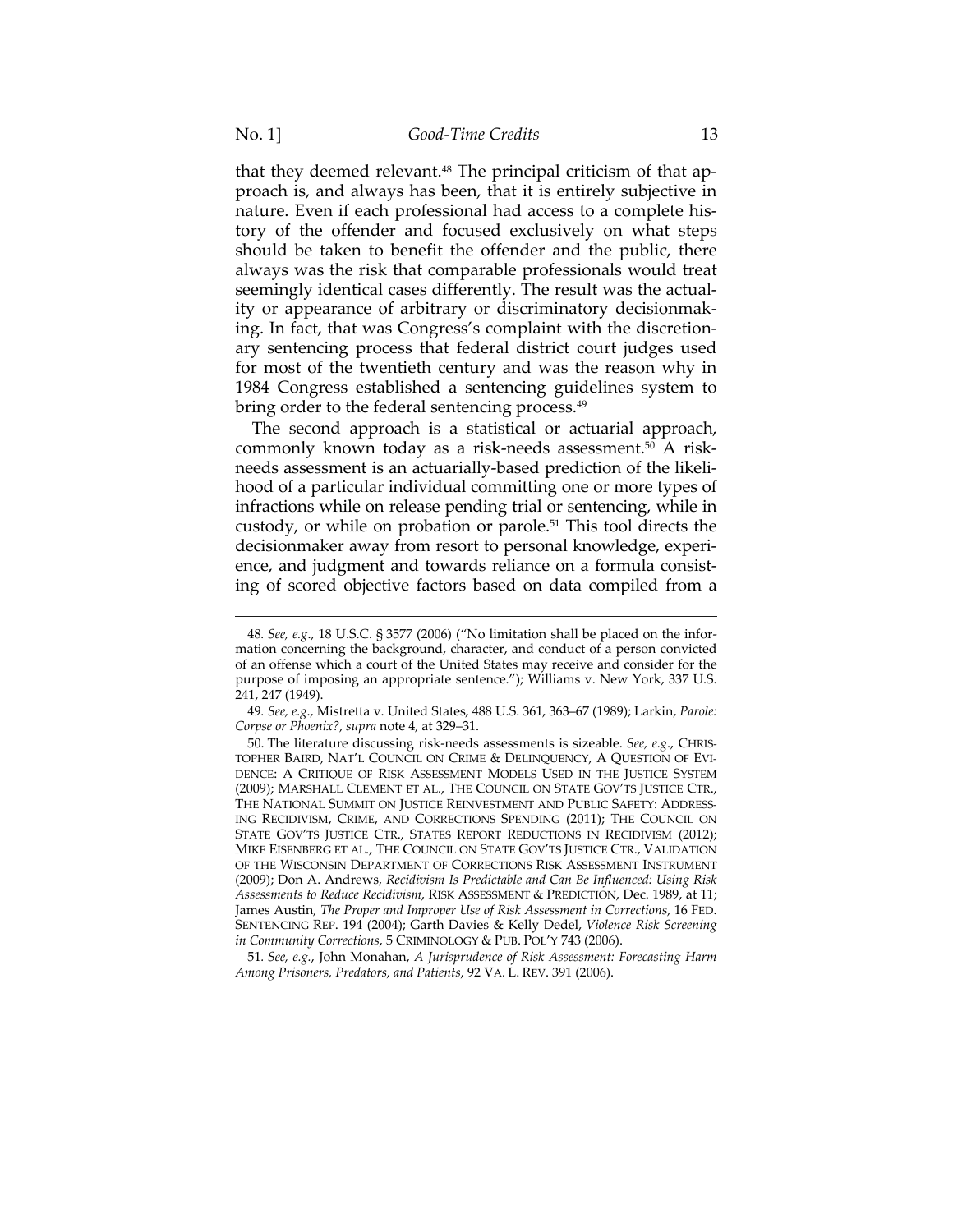large number of cases. Risk-needs assessments enable criminal justice professionals to make predictions in a manner akin to the actuarial calculations that insurance companies use to set life insurance premiums. Just as a person who smokes will pay a higher premium than a nonsmoker will, so, too, will an unemployed, drug-using, recidivist gang member receive a score indicating a higher risk of reoffending than someone without those characteristics.52 Criminologists have long endorsed these tools because research has shown that predictions of future dangerousness or recidivism are more accurate when based on a pool of actuarial data than on clinical judgments.53

Once described as "a uniform report card" for offenders, $54$  a risk-needs assessment evaluates plusses and minuses, shortcomings and needs, related to an offender's life in order to estimate the likelihood of his dangerousness or recidivism with and without treatment to reduce that risk.<sup>55</sup> Among the relevant offender characteristics are the following: age; sex; criminal, educational, and employment history; financial, family, and mental history and status; living arrangements; leisure and recreational activities; friends, companions, and associates; alcohol and drug use; emotional issues; antisocial thinking; and personal attitudes.56 There is more than one type of risk-needs assessment, but they all rely on those factors because research has shown

 $\overline{a}$ 

 54. PUB. SAFETY PERFORMANCE PROJECT, PEW CTR. ON THE STATES, RISK/NEEDS ASSESSMENT 101: SCIENCE REVEALS NEW TOOLS TO MANAGE OFFENDERS 1 (2011) [hereinafter RISK/NEEDS ASSESSMENT 101].

<sup>52</sup>*. See, e.g*., Edward J. Latessa & Brian Lovins, *The Role of Offender Risk Assessment: A Policy Maker Guide*, 5 VICTIMS & OFFENDERS 203 (2010).

<sup>53</sup>*. See, e.g*., JOHN MONAHAN, PREDICTING VIOLENT BEHAVIOR: AN ASSESSMENT OF CLINICAL TECHNIQUES 77 (1981) (clinical predictions of future violence are inaccurate more often than not); FREDERICK SCHAUER, PROFILES, PROBABILITIES, AND STEREOTYPES 96–97, 318 n.19 (2006) (listing studies favoring actuarial assessments); J.C. Oleson, *Risk in Sentencing: Constitutionally Suspect Variables and Evidence-Based Sentencing*, 64 SMU L. REV. 1329, 1343 & n.88, 1347–68, 1372 & nn.338– 40 (2011) (describing and listing studies); Christopher Lowenkamp, *et al*., *The Risk Principle in Action: What Have We Learned from 13,676 Offenders and 97 Correctional Programs?*, 52 CRIME & DELINQUENCY 77 (2006).

<sup>55</sup>*. See, e.g*., Malenchik v. State, 928 N.E.2d 564, 566–67 (Ind. 2010).

<sup>56</sup>*. See, e.g*., Oleson, *supra* note 53, at 1353–68. Those offender characteristics are similar to the ones that Congress directed the U.S. Sentencing Commission to consider when defining the formula for use in calculating an offender's criminal history score under the U.S. Sentencing Guidelines. *See* 28 U.S.C. § 994(d) (2006).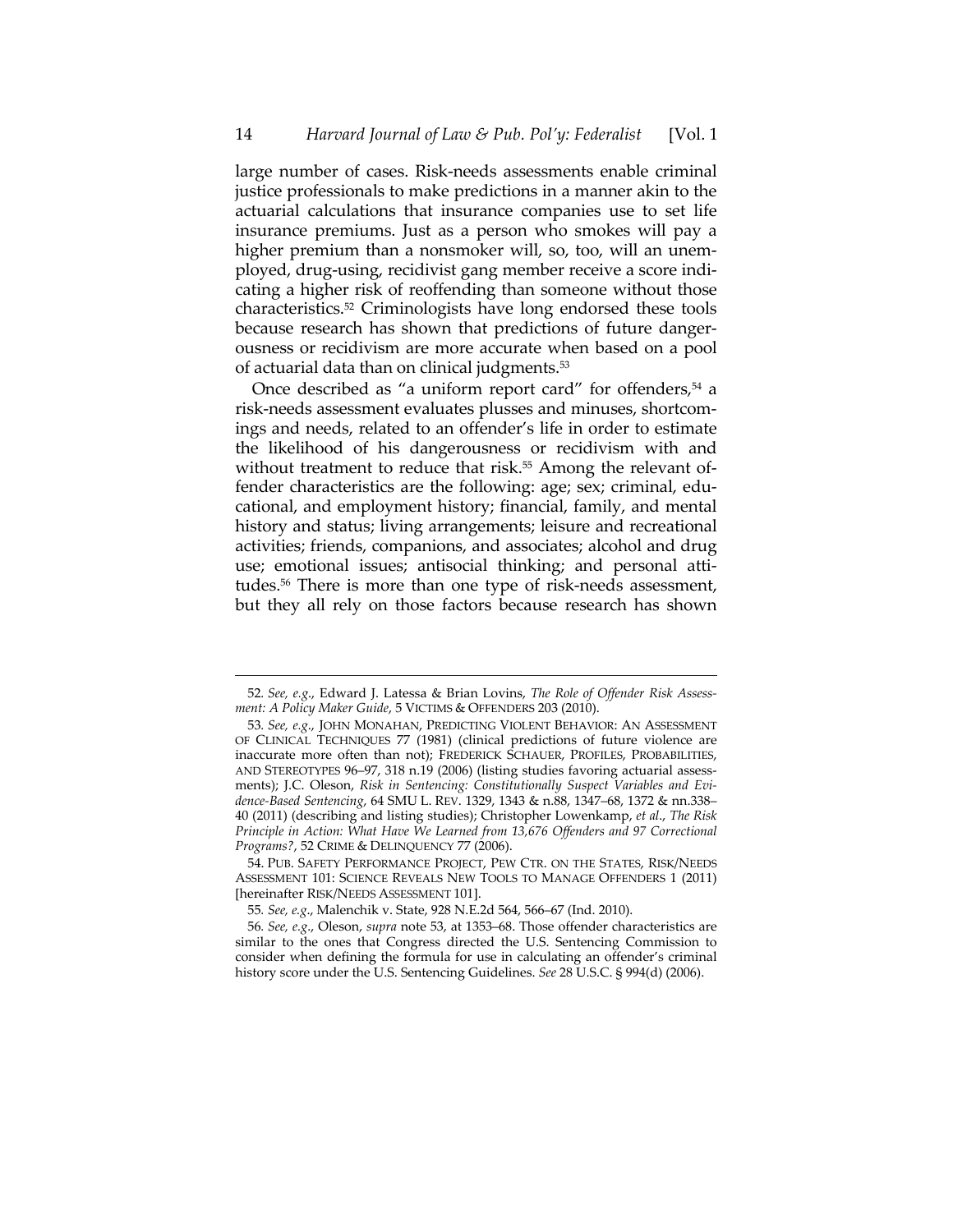$\overline{a}$ 

that they have powerful predictive ability. $57$  A risk-needs assessment does not, however, substitute for the judgment that correctional officials must exercise when making classification or release decisions; it merely supplements the official's exercise of his or her discretion by providing objective information.<sup>58</sup>

Risk-needs assessments are now in their fourth generation. The first generation of instruments involved purely clinical assessments of the likelihood of recidivism. The second generation started the process toward relying on analyses of macrolevel statistical results to make predictive judgments. At that point, all of the factors were static (for example, arrest record) and, therefore, were unable to change or be changed over time. The third generation of risk-needs assessments added dynamic factors (for example, substance abuse, lack of education) that enabled professionals to identify the particular areas that need to be addressed and that allow an offender to demonstrate improvement. The inclusion of dynamic factors is a particularly valuable advance. Common sense suggests, and research indicates, that factors such as substance abuse, poor family or marital relationships, poor performance in school or in the job market, and having other offenders as friends and associates are closely related to continuing criminal behavior. Once correctional officials identify relevant dynamic factors, also known as criminogenic needs, the correctional process can attempt to

<sup>57</sup>*. See, e.g.*, Monahan, *supra* note 51, at 415 ("Few would dispute the conclusion that . . . '[a]ge is one of the major individual-level correlates of violent offending. In general, arrests for violent crime peak around age 18 and decline gradually thereafter.'" (footnote omitted)); *id.* at 416 ("That women commit violent acts at a much lower rate than men is a staple in criminology and has been known for as long as official records have been kept."); *id.* at 418 ("[A] constellation of related psychological characteristics including hyperactivity, attention or concentration deficits, impulsivity, and risk taking has revealed . . . consistent predictions of violence." (footnote omitted)); *id.* at 420 ("'[T]here appears to be a greater-thanchance relationship between mental disorder and violent behavior. Mental disorder may be a statistically significant risk factor for the occurrence of violence.'"); *id*. at 423 ("Criminologists have repeatedly demonstrated that prior violence and criminality are strongly associated with future violence and criminality.); *id.* at 425 ("It is a widely recognized tenet of developmental psychology that exposure to a pathological family environment as a child is a risk factor for violence committed as an adult."); *id.* at 426–27 ("'Those who had been abused or neglected as children were more likely to be arrested as juveniles (27 percent versus 17 percent), adults (42 percent versus 33 percent), and for violent crime (18 percent versus 14 percent).'"). *See generally* Oleson, *supra* note 52, app. at 1399 (summary of variables used in different risk-needs assessments).

<sup>58</sup>*. See, e.g*., Latessa & Lovins, *supra* note 53, at 210–12.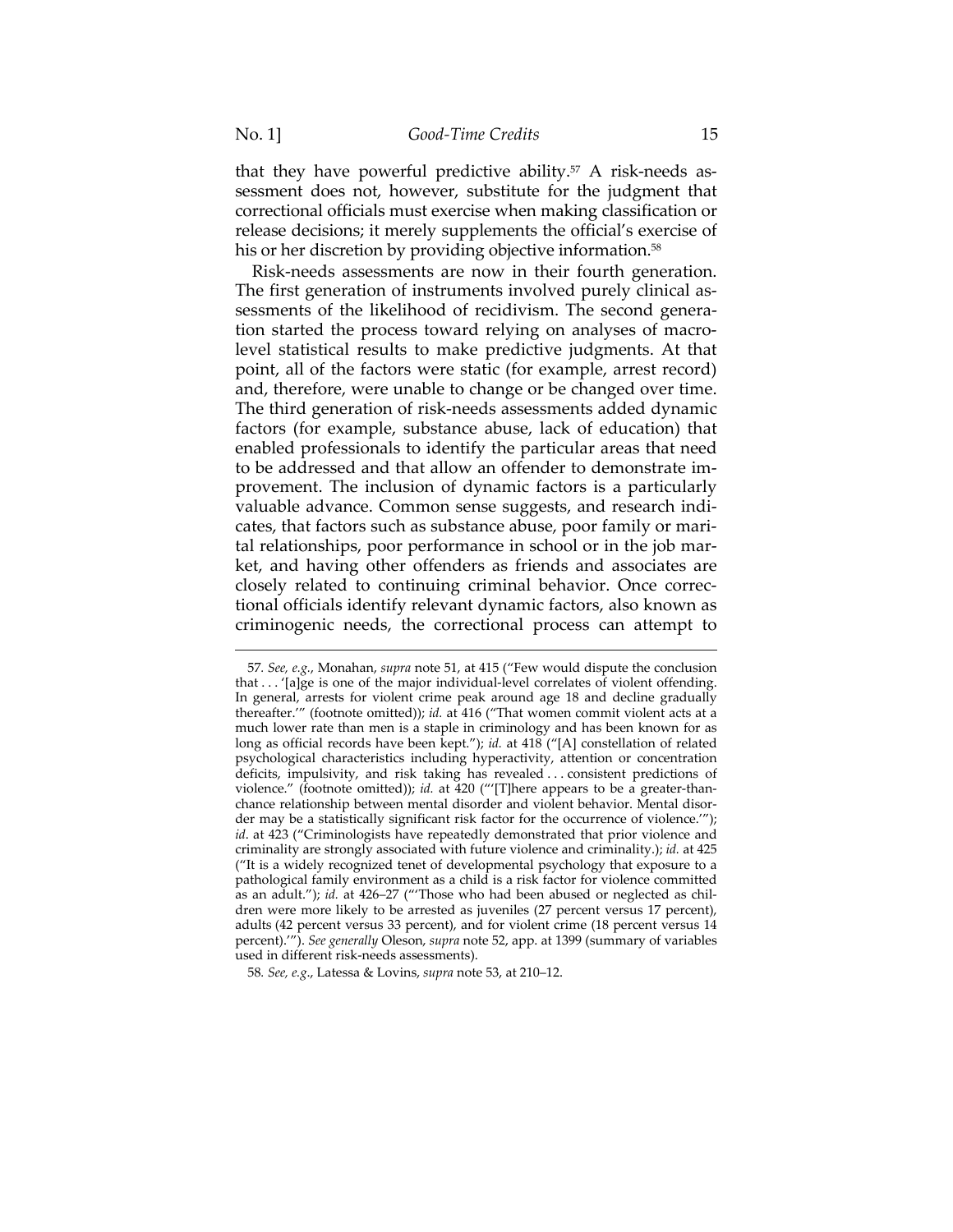help an offender overcome them through available programs (for example, drug treatment, literacy education, and cognitive behavioral treatment). The current generation tops off the analysis by introducing case management techniques.59

Criminal justice officials currently use risk-needs assessments to make everyday decisions at each stage of the criminal process: to identify offenders most likely to commit another crime or to violate a condition of their release; to determine the level of supervision an offender needs (for example, low, medium, or high intensity); to make placement decisions regarding available programs (for example, day reporting centers, half-way houses, substance abuse counseling); and to select release conditions most likely to keep someone from reoffending (for example, holding a job, avoiding old associates, weekly random drug testing).<sup>60</sup> In conclusion, criminologists have persuaded numerous policymakers that risk-needs assessments are superior to purely discretionary decisionmaking.

#### *2. The Criticism of Risk-Needs Assessments by Lawyers*

 $\overline{a}$ 

Opponents of risk-needs assessments have assailed their use principally on constitutional grounds.61 Their threshold argu-

61*. See, e.g*., BERNARD E. HARCOURT, AGAINST PREDICTING: POLICING, PROFILING, AND PUNISHMENT IN AN ACTUARIAL AGE (2007); Sonja B. Starr, *Evidence-Based* 

<sup>59</sup>*. See, e.g*., *Malenchik*, 928 N.E.2d at 569–71; RISK/NEEDS ASSESSMENT 101, *supra* note 54, at 3; Latessa & Lovins, *supra* note 52, at 203. Among the risk-needs assessments used are the Level of Service/Case Management Inventory (both the original and revised versions), the Violence Risk Appraisal Guide, the Lifestyle Criminality Screening Form, the Correctional Offender Management Profiling for Alternative Sanctions, the Risk Prediction Index, and the U.S. Parole Commission's Salient Factor Score. *See*, *e.g*., Oleson, *supra* note 53, at 1348–49.

 <sup>60.</sup> For example, research has shown that the criminal justice system must focus its attention on high-risk parties, the ones with the greatest likelihood of reoffending. Focusing on high-risk parties can reduce a greater number of offenses, and more serious ones, than concentrating on low-risk offenders, thereby giving the criminal justice system a greater return from the investment of its scarce resources. What is more, subjecting low-risk offenders to intensive treatment has the undesirable consequence of increasing the likelihood of their recidivism. For example, low-risk offenders do not require the highly structured residential programs necessary for high-risk offenders, and forcing them to participate in such programs likely would disrupt their family lives and cost them their jobs. Moreover, bringing low-risk offenders into contact with high-risk offenders in a residential setting would teach them all the wrong lessons. *See*, *e.g.*, *Malenchik*, 928 N.E.2d at 569–71; Christopher T. Lowenkamp & Edward J. Latessa, *Increasing the Effectiveness of Correctional Programming Through the Risk Principle: Identifying Offenders for Residential Placement,* 4 CRIMINOLOGY & PUB. POL'Y 263 (2005).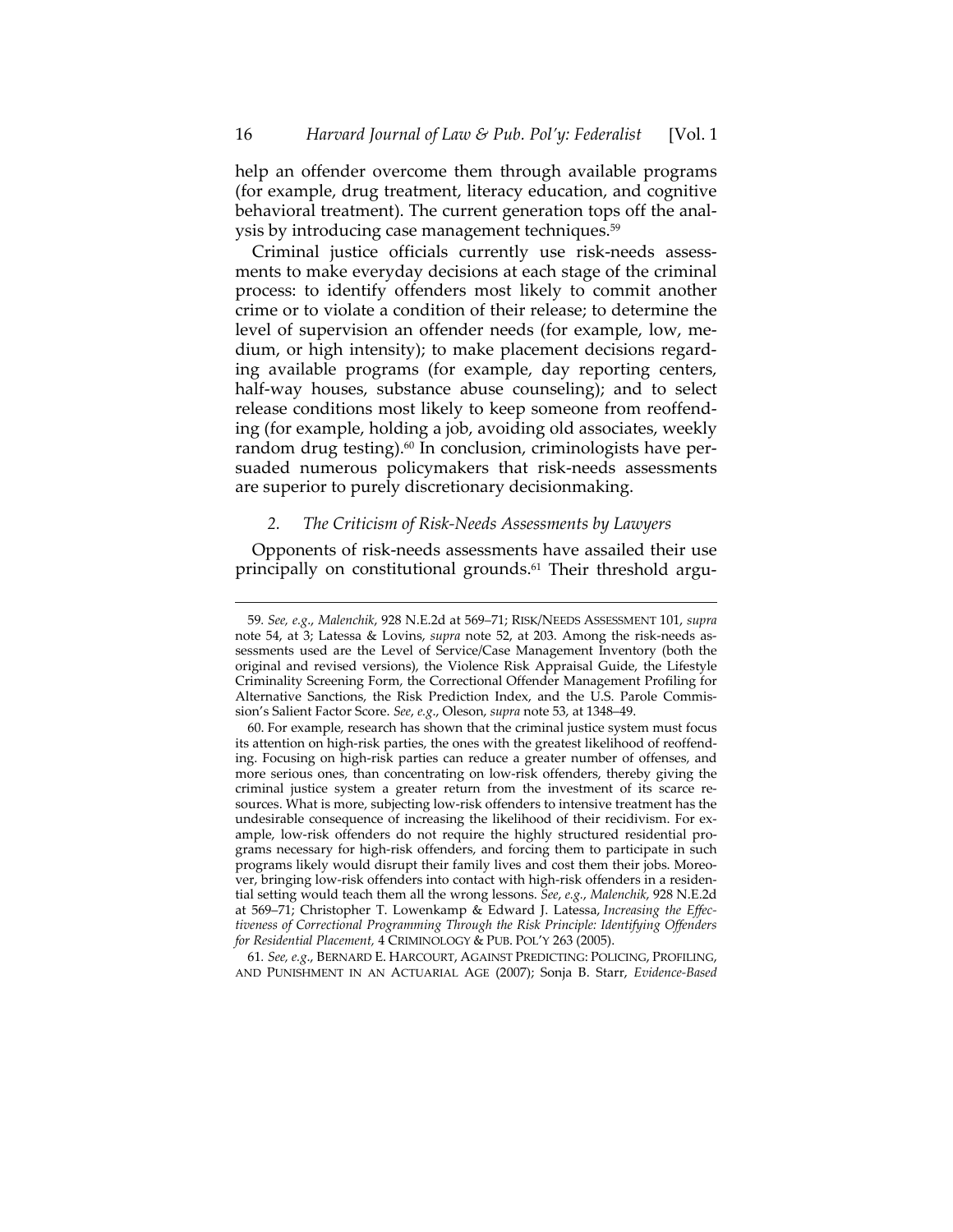ment is that risk-needs assessments are illegitimate tools for making release decisions about suspects, defendants, and convicted offenders because those assessments rely on impermissible factors. For example, although risk-needs assessments do not use race as an aggravating factor, they classify low income or lack of employment in that manner even though those factors might highly correlate with race and therefore could mask racial discrimination.62 Moreover, risk-needs assessments clearly denominate an offender's sex (and age) as an aggravating factor, because assessments treat men (especially young men) as more likely to commit crimes (particularly violent crimes) than women. Equal protection law and principles, however, make it impermissible, or at least presumptively unlawful, to rely on sex as a basis for enhancing a penalty.<sup>63</sup>

Critics' second line of attack goes as follows. Discrimination based on sex and age is not only offensive, but also arbitrary, for at least three reasons. First, it is unfair to predict an offender's likelihood of recidivism due to factors over which he or she has no control, such as sex and age. Second, it is irrational to treat sex and age as aggravating factors because they are unrelated to blameworthiness. And, third, it is unreasonable to base a prediction of the likelihood that *a particular offender* will recidivate based on one or more features that he or she shares with *a category of people*. Accordingly, critics maintain that, when predicting recidivism or dangerousness, criminal justice actors should focus on the aggravating and mitigating features of

*Sentencing and the Scientific Rationalization of Discrimination*, 66 STAN. L. REV. 803 (2014); Michael Tonry, *Legal and Ethical Issues in the Prediction of Recidivism* (Minnesota Legal Studies Research Paper No. 13-51, 2013), *available at* http://papers.ssrn.com/sol3/papers.cfm?abstract\_id=2329849&download=yes.

<sup>62</sup>*. Cf., e.g*., Bearden v. Georgia, 461 U.S. 660, 661–62 (1983) (holding unconstitutional a trial judge's decision to revoke an indigent offender's probation for nonpayment of court-ordered restitution).

<sup>63</sup>*. See, e.g.*, Craig v. Boren, 429 U.S. 190, 192 (1976) (holding unconstitutional a state law that set a higher drinking age for men than women despite evidence showing that men were arrested for drunk driving more often than women); *cf.* 28 U.S.C. § 994(d) (2006) ("The [U.S. Sentencing] Commission shall assure that the guidelines and policy statements are entirely neutral as to the race, sex, national origin, creed, and socioeconomic status of offenders.").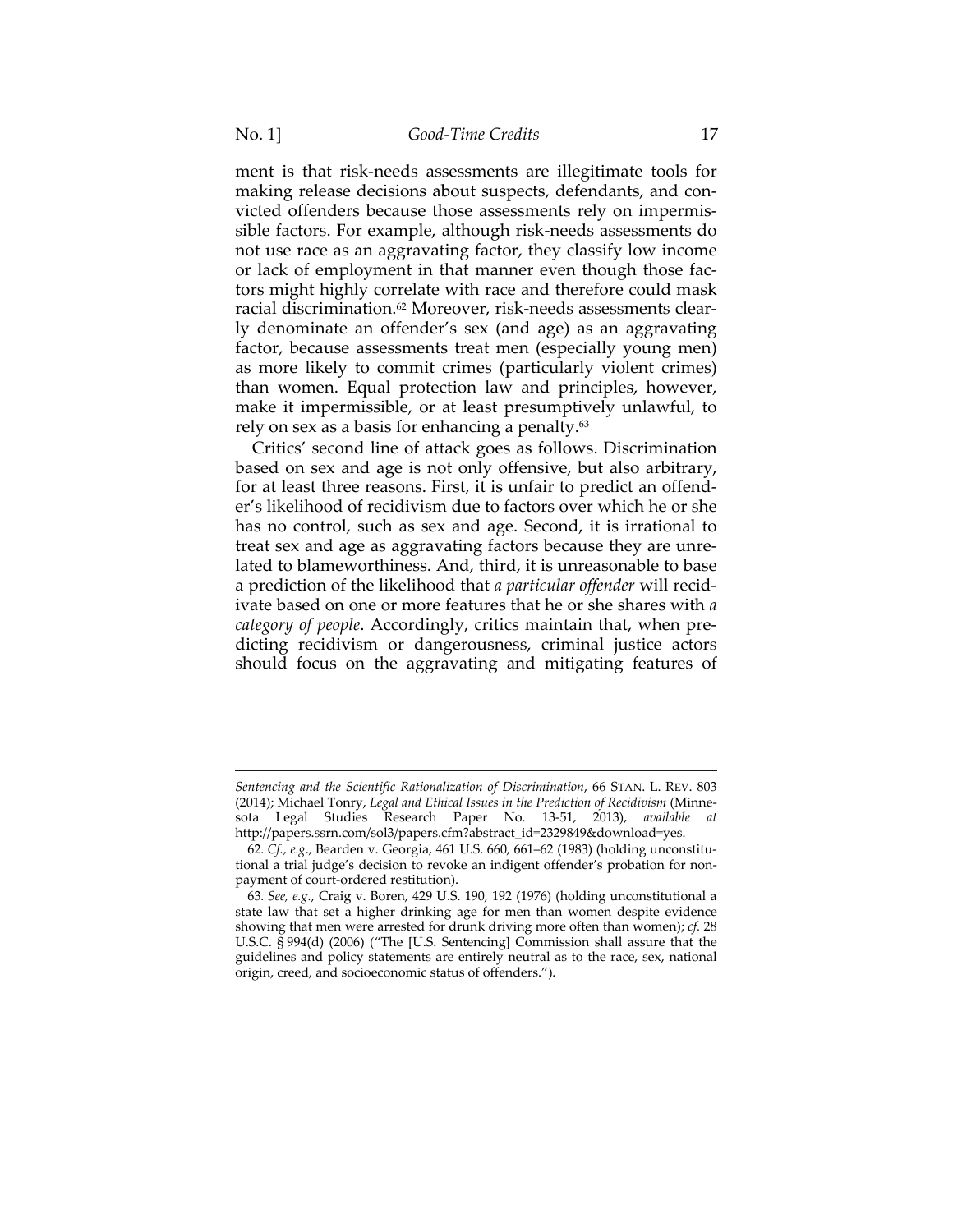each particular crime and criminal and should eschew group characteristics, such as sex and age.64

There are, of course, responses to those arguments. Income level is not an inherently invidious basis for classification, $65$  and it is hardly irrational to conclude that a parolee without a lawful source of income is likely to return to crime to make ends meet. If, however, there is too great a risk that correctional officials might use poverty as camouflage for race, then courts can carefully scrutinize use of that particular feature or eliminate it altogether without condemning risk-needs assessments in the process. Moreover, equal protection law does not flatly prohibit the government from using sex or age as a basis for classification. The government must have a rational explanation for differentiating among offenders based on their age<sup>66</sup> and must have a strong justification for resting differential treatment of offenders on their sex.67 The evidence, however, would support the use of both factors in making recidivism predictions. Indeed, there seems to be little disputing that males, particularly relatively young men, commit more crimes, particularly violent crimes, than females of any age. If so, it would be irrational *not* to take those factors into account when predicting future criminality.<sup>68</sup>

 <sup>64.</sup> Another criticism is that risk-needs assessments irrationally treat as aggravating factors offender characteristics that arguably mitigate blameworthiness, such as having been a victim of child abuse.

<sup>65</sup>*. See, e.g.*, San Antonio Indep. Sch. Dist. v. Rodriguez, 411 U.S. 1, 17–29 (1973).

<sup>66</sup>*. See, e.g.*, Kimel v. Florida Bd. of Regents, 528 U.S. 62, 83–84 (2000) (ruling that the government may discriminate based on age unless the distinction is so unrelated to a legitimate governmental function as to be irrational); Vance v. Bradley, 440 U.S. 93, 97 (1979) (noting that discrimination on the basis of age may be upheld if it is rationally related to a legitimate governmental interest); Massachusetts Bd. of Retirement v. Murgia, 427 U.S. 307 (1976) (ruling that age is not a "suspect category" and that discrimination on the basis of age is subject to only rational basis review).

<sup>67</sup>*. See, e.g.*, Tuan Anh Nguyen v. INS, 533 U.S. 53, 60–61 (2001) (stating that the government may discriminate based on sex if the classification serves important government interests and the means chosen are substantially related to their achievement); United States v. Virginia, 518 U.S. 515, 531 (1996) (stating that governmental sex-based discrimination can be upheld only based on "'an exceedingly persuasive justification'" (citation omitted)).

<sup>68</sup>*. See, e.g.*, MELISSA S. KEARNEY ET AL., THE HAMILTON PROJECT, BROOKINGS, TEN ECONOMIC FACTS ABOUT CRIME AND INCARCERATION IN THE UNITED STATES: POLICY MEMO 6 (2014), *available at* http://www.brookings.edu/research/reports/ 2014/05/10-crime-facts ("55 percent of offenders committing crimes against persons (such as assault and sex offenses) were ages eleven to thirty. For crimes against property (such as larceny-theft and vandalism) and crimes against society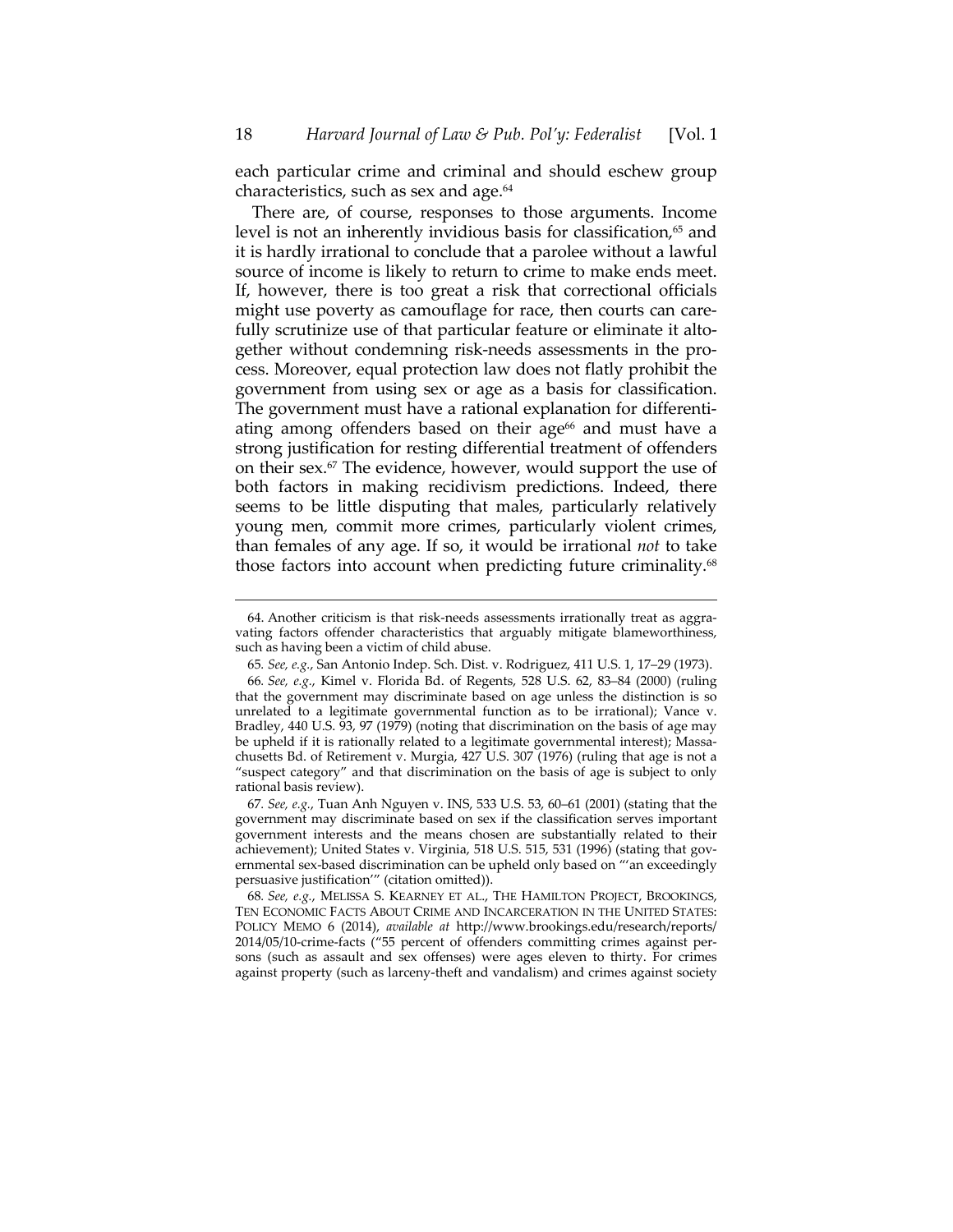Additionally, the criminal justice system has not unfairly targeted men, especially young men, for disparate treatment simply due to statistically and morally unjustified stereotypical views about their sex and age. The evidence justifies treating men differently from women. Finally, there is no reason to forbid the criminal justice system from relying on sex and age as a means of compensating for a history of invidious discrimination.69

What is more, contrary to what critics say, risk-needs assessments reduce the peril of arbitrary decisionmaking. Risk-needs assessments rely on objective, statistically defensible factors. With exceptions for sex and age, risk-needs assessment factors are the type of considerations that, in 1984, Congress directed the United States Sentencing Commission to use when drafting the U.S. Sentencing Guidelines.70 Risk-needs assessments therefore reduce the danger that an official's individual attitudes, beliefs, experiences, and prejudices will prove dispositive. Moreover, it is no argument to posit that correctional officials must have unlimited discretion to make release decisions on the grounds that the only legitimate punishments are ones that assume free will on the part of every offender, that every sanction must be entirely rehabilitative in nature, or that every particular

<sup>(</sup>including drug offenses and weapon law violations), 63 percent and 66 percent of offenders, respectively, were individuals in the eleven-to-thirty age group. . . . A stark difference in the number of offenders by gender is also evident. Most crimes—whether against persons, property, or society—are committed by men; of criminal offenders with known gender, 72 percent are male. This trend for gender follows for crimes against persons (73 percent), crimes against property (70 percent), and crimes against society (77 percent) . . . . Combined, these facts indicate that most offenders in the United States are young men." (citation omitted)). Monahan, *supra* note 51, at 432 ("Professors Martin Daly and Margo Wilson have recently reported violence rates for 'a community made up exclusively of one' gender. They assembled data from twenty studies of homicides among unrelated people in which the offender and the victim were of the same gender. The studies were conducted in the United States, Canada, England, Mexico, Iceland, India, Nigeria, Uganda, Kenya, and Botswana over periods ranging from the 1920s to the 1990s. Their results showed that male offender/male victim homicides made up ninety-eight percent of the total while female offender/female victim homicides made up the remaining two percent. Regarding violence, it is hard to gainsay the conclusion of Professors Michael Gottfredson and Travis Hirschi's classic, A General Theory of Crime: '[G]ender differences appear to be invariant over time and space.'" (footnotes omitted)); Robinson, *supra* note 19, at 1451 ("Evidence suggests that criminality is highly age-related. Whether due to changes in testosterone levels or something else, the offending rate drops off steadily for individuals beyond their twenties." (footnote omitted)); *supra* note 57.

<sup>69</sup>*. See, e.g*., SCHAUER, *supra* note 53, at 150–51 (explaining compensation theory). 70*. See supra* text accompanying note 49.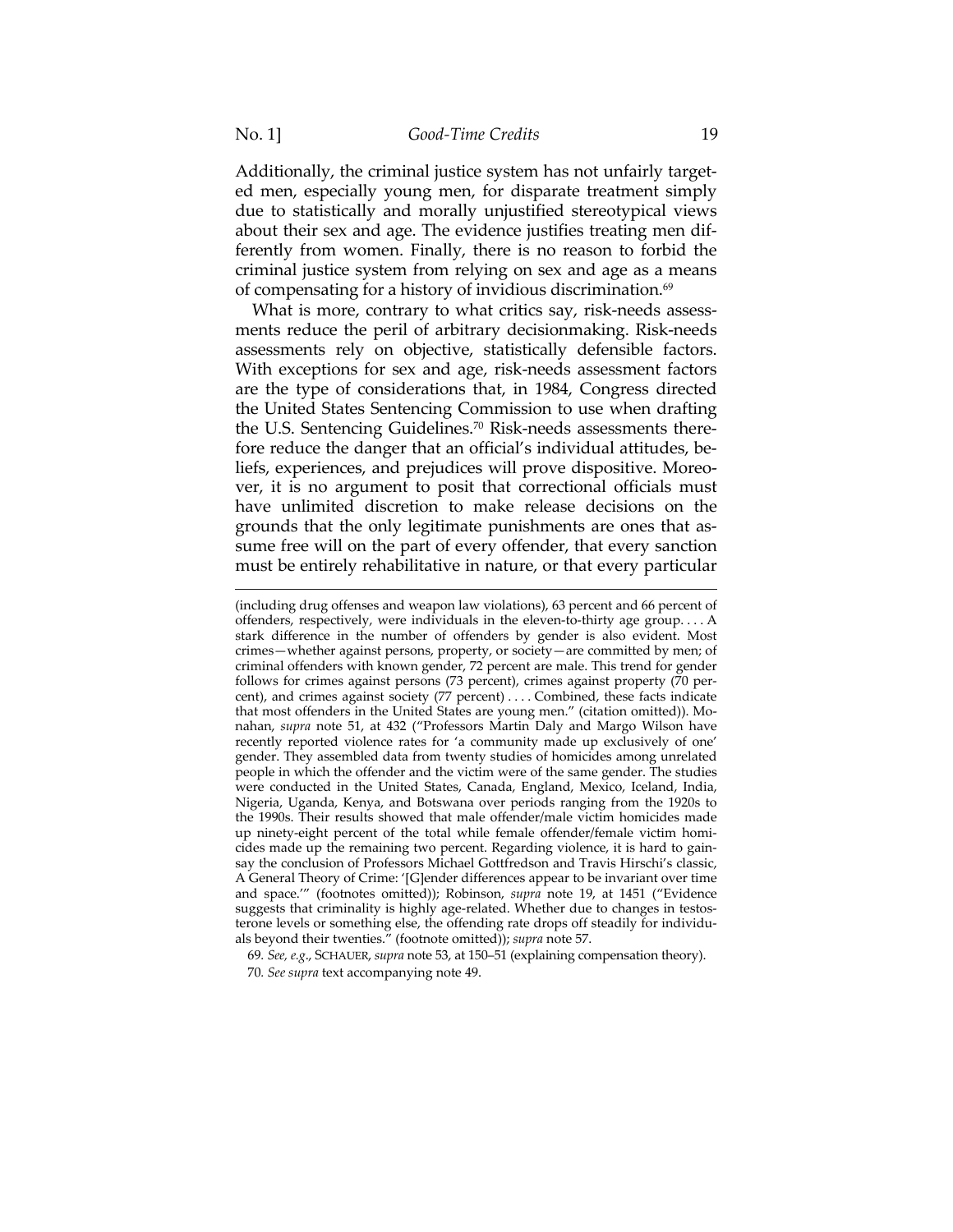offender must receive an individualized sentence, one that rests entirely on his or her blameworthiness as shown by the facts and circumstances of each crime.71 Congress can justify punishment on several grounds, including the need to incapacitate dangerous offenders.72 Congress also can make generalizations by defining specific punishments for crime, rather than leave sentencing decisions to the unrestrained discretion of judges or juries.73 Of course, Congress is free to delegate to judges, juries, and other criminal justice actors the authority to make case-specific judgments about a particular offender's future dangerousness or likely recidivism.74 But Congress also can cabin that party's authority by directing a decisionmaker to use objective deci-

 <sup>71.</sup> Not everyone believes that a discussion of "free will" advances the ball very far in criminal justice. *See, e.g*., HERBERT L. PACKER, THE LIMITS OF THE CRIMINAL SANCTION 74–75 (1968) ("Very simply, the law treats man's conduct as autonomous and willed, not because it is, but because it is very desirable to proceed as if it were."). To some extent opponents of risk-needs assessments mistakenly posit that the criminal justice system must choose between different sentencing goals, such as retribution and rehabilitation. *See* GEORGE BERNARD SHAW, 22 THE COLLECTED WORKS OF GEORGE BERNARD SHAW 173, 184 (1932) ("Now, if you are to punish a man retributively, you must injure him. If you are to reform him, you must improve him. And men are not improved by injuries."). In fact, the criminal process tries however roughly, however imperfectly, however unsuccessfully—to achieve several of those goals simultaneously*. See, e.g.*, MODEL PENAL CODE § 1.02(2) (1962); Ewing v. California, 538 U.S. 11, 25 (2003) (plurality opinion) ("A sentence can have a variety of justifications, such as incapacitation, deterrence, retribution, or rehabilitation. Some or all of these justifications may play a role in a State's sentencing scheme.") (citations and internal quotation marks omitted); Robinson, *supra* note 19, at 1454 ("Real world problems commonly present us with conflicting interests that cannot be reconciled but can only be compromised."). Finally, there is no guarantee that individualized decisionmaking is invariably more accurate than rule-based approaches. *Cf.* United States v. Fior D'Italia, Inc., 536 U.S. 238, 251–52 (2002) (upholding on that ground the IRS "aggregate" rule used to calculate the quantity of tips received by employees for tax purposes).

<sup>72</sup>*. See*, *e.g*., *Ewing*, 538 U.S. at 25 (plurality opinion) ("[T]he Constitution does not mandate adoption of any one penological theory . . . . Selecting the sentencing rationales is generally a policy choice to be made by state legislatures, not federal courts.") (citations and internal quotation marks omitted); Robinson, *supra* note 19, at 1438 ("[C]onflicts between pursuing justice and incapacitating dangerous persons should come as no surprise. Dangerousness and desert are distinct criteria that commonly diverge. Desert arises from a past wrong, whereas dangerousness arises from the prediction of a future wrong. A person may be dangerous but not blameworthy, or vice versa.").

<sup>73</sup>*. See, e.g*., Harmelin v. Michigan, 501 U.S. 957 (1991) (upholding legislature's authority to impose mandatory sentences); Chapman v. United States, 500 U.S. 453 (1991) (same); *Ex parte* United States, 242 U.S. 27 (1916) (same).

<sup>74</sup>*. See supra* note 16 (collecting cases upholding such judgments).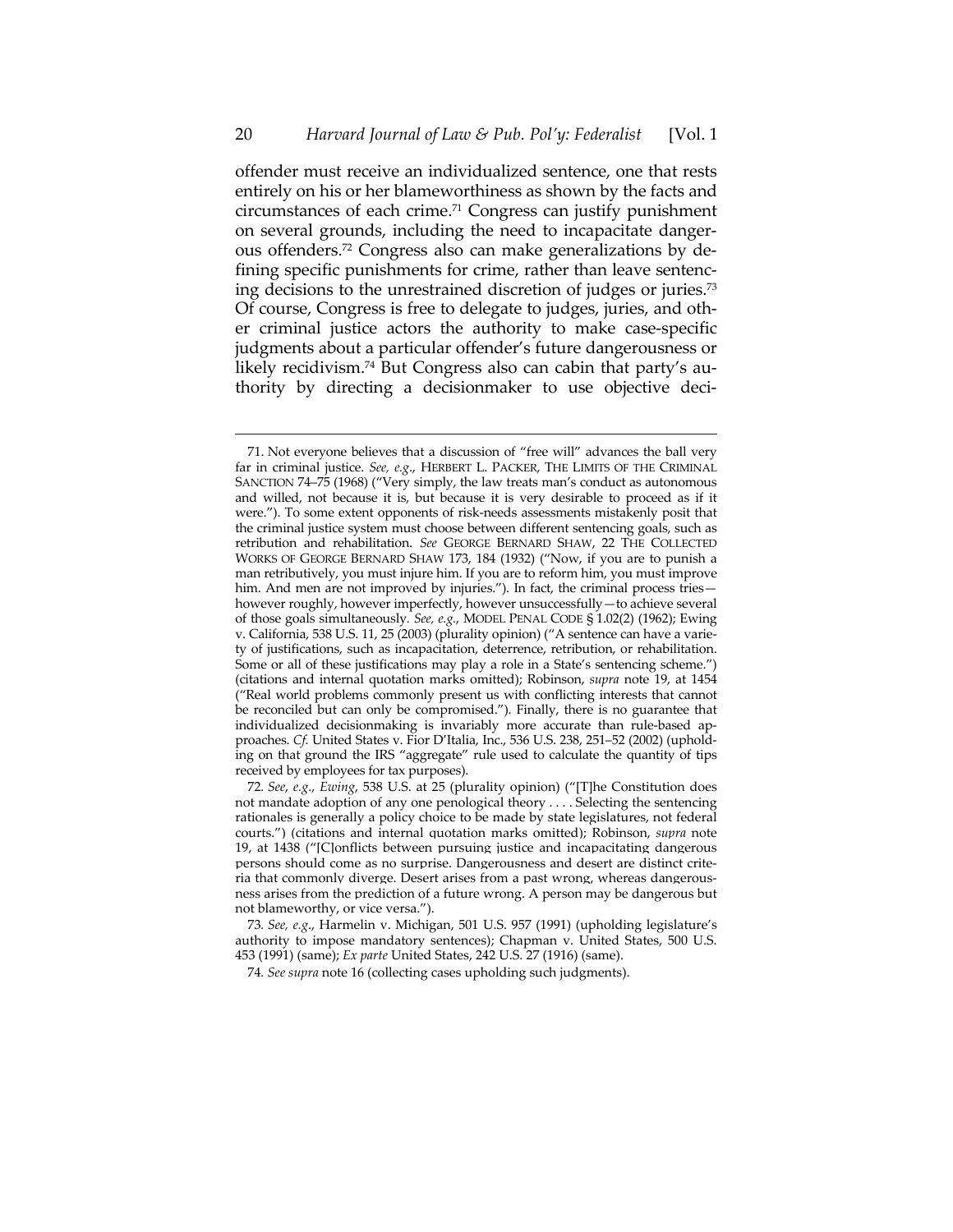$\overline{a}$ 

sionmaking factors in order to reduce the hazard of making decisions arbitrarily.75

Each side—the advocates for and critics of risk-needs assessments—has a reasonable argument. The questions, then, are these: Who should decide whether those claims have merit, what weight should each argument receive, and which side is right? The political branches have the final word on matters of federal policy,76 but the courts have the final say on all matters of law.77 It turns out, however, that the PSEA and RRPSA reasonably seek to accommodate both sides of this debate.

### *3. Balancing the Pros and Cons of Risk-Needs Assessments*

In their current form, the PSEA and RRPSA are not identical, but they are quite similar. The two bills would direct the Attorney General, after consulting with certain other specified federal officials and private experts,78 to develop a post-sentencing risk-needs assessment for BOP's use that would measure the likelihood an incoming offender might recidivate.79 Using that system, the BOP would classify prisoners as having a low,

<sup>75</sup>*. See, e.g*., MODEL PENAL CODE § 210.6 (recommending various aggravating and mitigating factors for use in capital sentencing); Gregg v. Georgia, 428 U.S. 153, 912–15 (1976) (lead opinion) (approving the use of aggravating and mitigating factors in capital sentencing).

<sup>76</sup>*. See, e.g.*, INS v. Chadha, 462 U.S. 919, 944 (1983) ("We begin, of course, with the presumption that the challenged statute is valid. Its wisdom is not the concern of the courts; if a challenged action does not violate the Constitution, it must be sustained[.]").

<sup>77</sup>*. See, e.g.*, Marbury v. Madison, 5 U.S. (1 Cranch) 137, 177 (1803) ("It is emphatically the province and duty of the judicial department to say what the law is.").

 <sup>78.</sup> Under the PSEA, the Attorney General must consult with federal government officials such as the BOP Director, the Director of the Administrative Office of the United States Courts, the Assistant Director of the Office of Probation and Pretrial Services, the Chair of the U.S. Sentencing Commission, the Director of the National Institute of Justice, and other "relevant stakeholders." PSEA § 3(a). The RRPSA directs the Attorney General to confer with "academic and other criminal justice experts as appropriate." RRPSA § 3(a) (quoting proposed new 18 U.S.C. § 3621A(b)(1)(A)). The proposed new Section 3621A(a) would create a "'Post-Sentencing Risk and Needs Assessment System.'"

<sup>79</sup>*. See* PSEA § 3(b)(3)–(4); RRPSA §§ 2(b), 3(a) (quoting proposed new 18 U.S.C. § 3621A(b)–(c)). The new federal risk-needs assessment must include "dynamic risk factor[s]"—that is, "characteristic[s] or attribute[s] that [have] been shown to be relevant to assessing risk of recidivism and that can be modified based on a prisoner's actions, behaviors, or attitudes, including through completion of appropriate programming or other means, in a prison setting." RRPSA § 3(h) (quoting proposed new 18 U.S.C. § 3621A(h)(1)).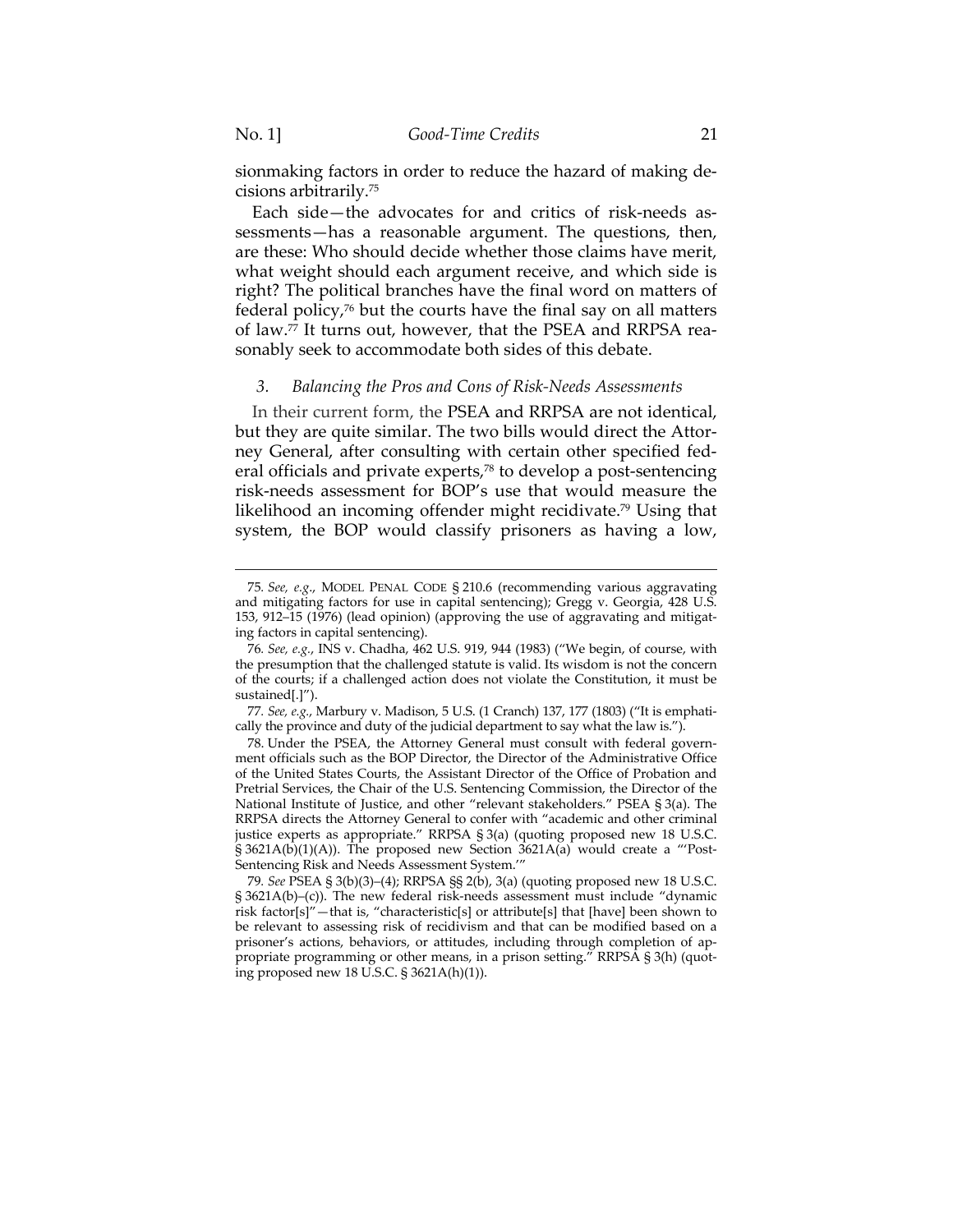moderate, or high risk of recidivism.<sup>80</sup> In so doing, the Attorney General must consider the best risk-needs assessment tools already in use and must validate whatever assessment he or she chooses based on the then-current federal prison population.<sup>81</sup> The BOP, in turn, would use that assessment when assigning prisoners to specific facilities, deciding which recidivism reduction programs are appropriate for a particular inmate, and periodically reassessing a prisoner's likelihood of reoffending.<sup>82</sup> With the exception of certain prisoners who would be ineligible to earn early release credit, such as offenders convicted of violent crimes,<sup>83</sup> every prisoner would be eligible for credit toward an early release<sup>84</sup> for "successful completion"<sup>85</sup> of a "recidivism reduction program."86 Prisoners with early release credit equal

 $\overline{a}$ 

82*. See* PSEA §§ 4(c)(1)–(3) & (d)(3), 7(a); RRPSA § 3(a) (quoting proposed new 18 U.S.C. § 3621A(a)(1) & (c)); *id.* § 4(a); *see also* RRPSA § 3(a) (quoting proposed new 18 U.S.C. § 3621A(h)(2) (defining "recidivism risk" as "the likelihood that a prisoner will commit additional crimes for which the prisoner could be prosecuted in a Federal, State, or local court in the United States").

83*. See* PSEA § 4(d)(2)(D)(i)–(xlvi); RRPSA § 2(b) (quoting proposed new 18 U.S.C. §§ 3621(h)(6)(A)(iii) & 3621(h)(8)(A)).

84*. See* PSEA § 4(d)(2)(A). The PSEA and RRPSA differ in this regard. Under the PSEA, prisoners rated at a low, medium, or high risk of recidivism can receive credit toward an early release for each month's successful participation in "a recidivism reduction program or productive activity." PSEA § 4(d)(2)(A). Prisoners rated at a low, moderate, or high risk for recidivism can receive up to thirty, fifteen, and eight days credit, respectively. PSEA § 4(d)(2)(A)(i)–(iii). The PSEA also would allow prisoners who successfully complete rehabilitation programs to receive additional time for communication with family by telephone or in-person visitation. *See* PSEA § 4(d)(1). Under the RRPSA, a low risk prisoner can earn ten days of credit for every thirty days spent in a recidivism reduction program that he successfully completes, while other prisoners can earn five days. *See* PSEA  $§ 4(d)(2)(A)(i)–(iii).$ 

85*. See* RRPSA §§ 2(b) (quoting proposed new 18 U.S.C. § 3621(h)(6)(D)) (defining "successful completion" as regular attendance, completion of assignments, and not "regularly engag[ing] in regular disruptive behavior" for at least thirty days).

86*. See* PSEA § 8(2) (defining a "recidivism reduction program" as "a group or individual activity" that "has been shown by evidence to reduce recidivism" and "is designed to help prisoners succeed in their communities upon release from prison"); RRPSA §§ 2(b) (quoting proposed new 18 U.S.C. § 3621(h)(8)(C)) (defining a "recidi-

<sup>80</sup>*. See* PSEA § 3(b)(3)–(4); RRPSA §§ 2(b), 3(a) (quoting proposed new 18 U.S.C. § 3621A(b)–(c)).

<sup>81</sup>*. See* PSEA § 4(a)–(c) (directing the Attorney General to consider "the best available risk and needs assessment tools" and to "validate" whatever risk-needs assessment he or she chooses based on the then-current federal prison population); RRPSA §§ 3 (quoting proposed new 18 U.S.C. § 3621A(5)) (directing the Attorney General to provide information concerning "best practices concerning the tailoring of recidivism reduction programs to the specific criminogenic needs of each prisoner so as to effectively lower the prisoner's risk of recidivating").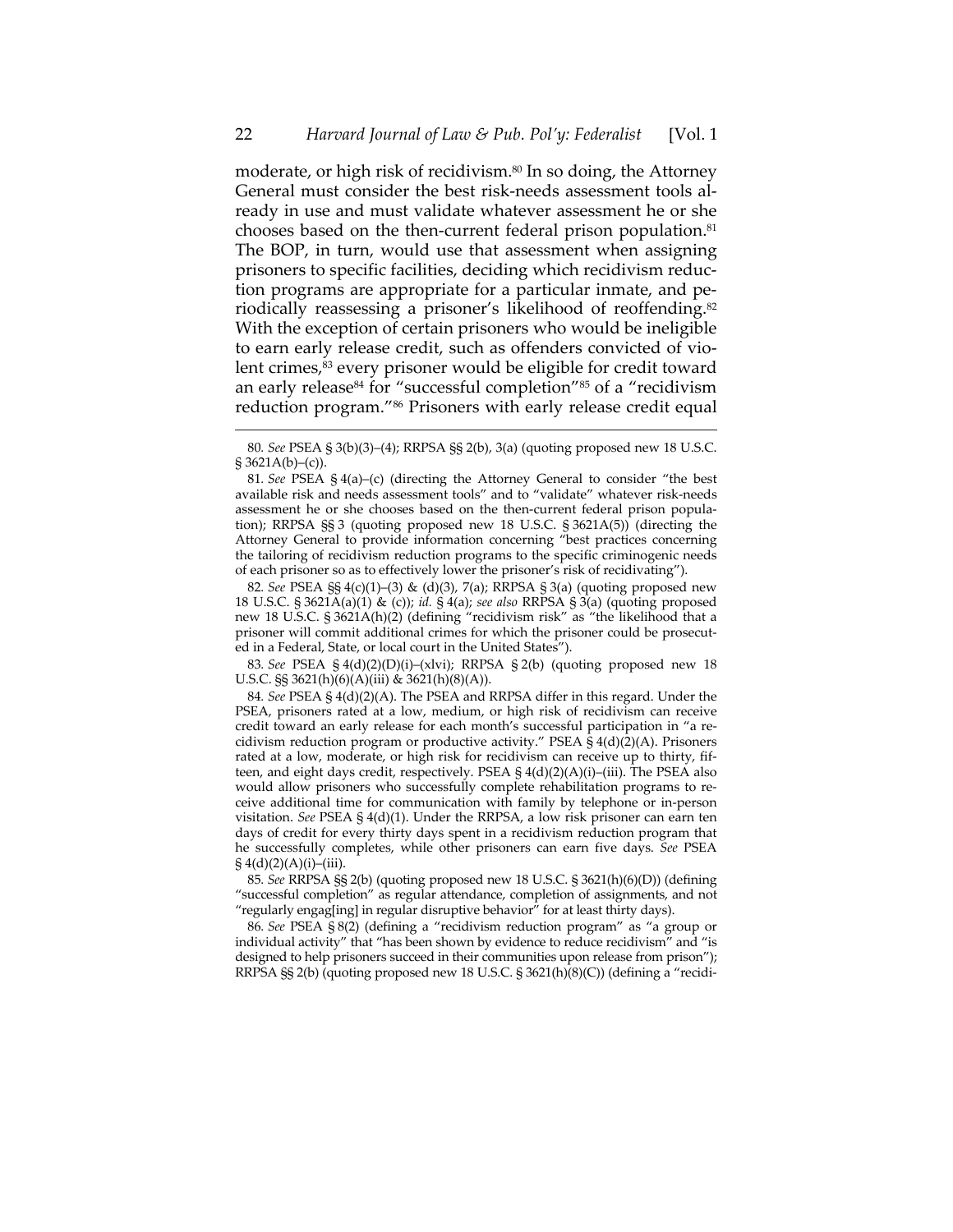to their remaining term of imprisonment would be eligible for pre-release home confinement.87 Finally, the bills would require that the Attorney General review the federal risk-needs assessment on an ongoing basis and update it as he or she sees necessary,<sup>88</sup> as well as require him or her to consider other reentry programs for prisoners.<sup>89</sup>

The Attorney General is ideally situated to carry out those responsibilities, for several reasons. First, the Attorney General is well positioned to collect all of the relevant data and opinions. The Justice Department has criminologists and lawyers who are experts in analyzing the usefulness and constitutionality of risk-needs assessments.90 There also are multiple types of assessment tools available today. As two scholars have recently noted, "policy-makers and practitioners in the field of sentencing must now choose among a dizzying array of risk assessment options that are oriented toward risk prediction and/or toward risk reduction."91 Moreover, the different types of riskneeds assessments may not all be equal. No one tool will accurately predict the likelihood of recidivism one hundred percent

vism reduction program" as a "group or individual activity" that "has been shown by evidence to reduce recidivism or promote successful reentry").

<sup>87</sup>*. See* PSEA § 4(d)(2)(C), 7(b); RRPSA §§ 4(a). The PSEA is limited to low risk prisoners, while the RRPSA would grant that opportunity to low and moderate risk prisoners. *See* PSEA § 7(b)(1); RRPSA § 4(a)(2).

<sup>88</sup>*. See* PSEA § 3(b)(3)–(4); RRPSA §§ 3(a) (quoting proposed new 18 U.S.C. § 3621A(c)(2)); *id.* §§ 5(a)(3) & 6.

 <sup>89.</sup> Section 7(c) of the RRPSA requires the Attorney General to consider "a recidivism reduction and recovery enhancement pilot program, premised on highintensity supervision and the use of swift, predictable, and graduated sanctions for noncompliance with program rules" in selected federal districts. That provision would authorize federal pilot programs like the HOPE program currently used in Hawaii. *See supra* note 2.

 <sup>90.</sup> Interestingly, criminologists generally seem to find them valuable, while lawyers generally seem to find them flawed. Some of that disagreement is because risk-needs assessments use factors, such as sex and age, which raise equal protection issues that lawyers may be more sensitive to than criminologists. But critics also raise questions regarding the accuracy of risk-needs assessments. *See* Oleson, *supra* note 53, at 1368.

 <sup>91.</sup> John Monahan & Jennifer L. Skeem, *Risk Redux: The Resurgence of Risk Assessment in Criminal Sanctioning* 13 (Virginia Public Law and Legal Theory Res. Paper No 2013-36, 2013), *available at* http://ssrn.com/abstract=2332165. Some assess only risk, some evaluate risk and needs. Some are used at sentencing; some at prison admittance classification decisions; some at parole hearings; and some elsewhere. There may be no one tool that every state and the federal government can use at every stage of the criminal process, but some may be useful at more than one stage.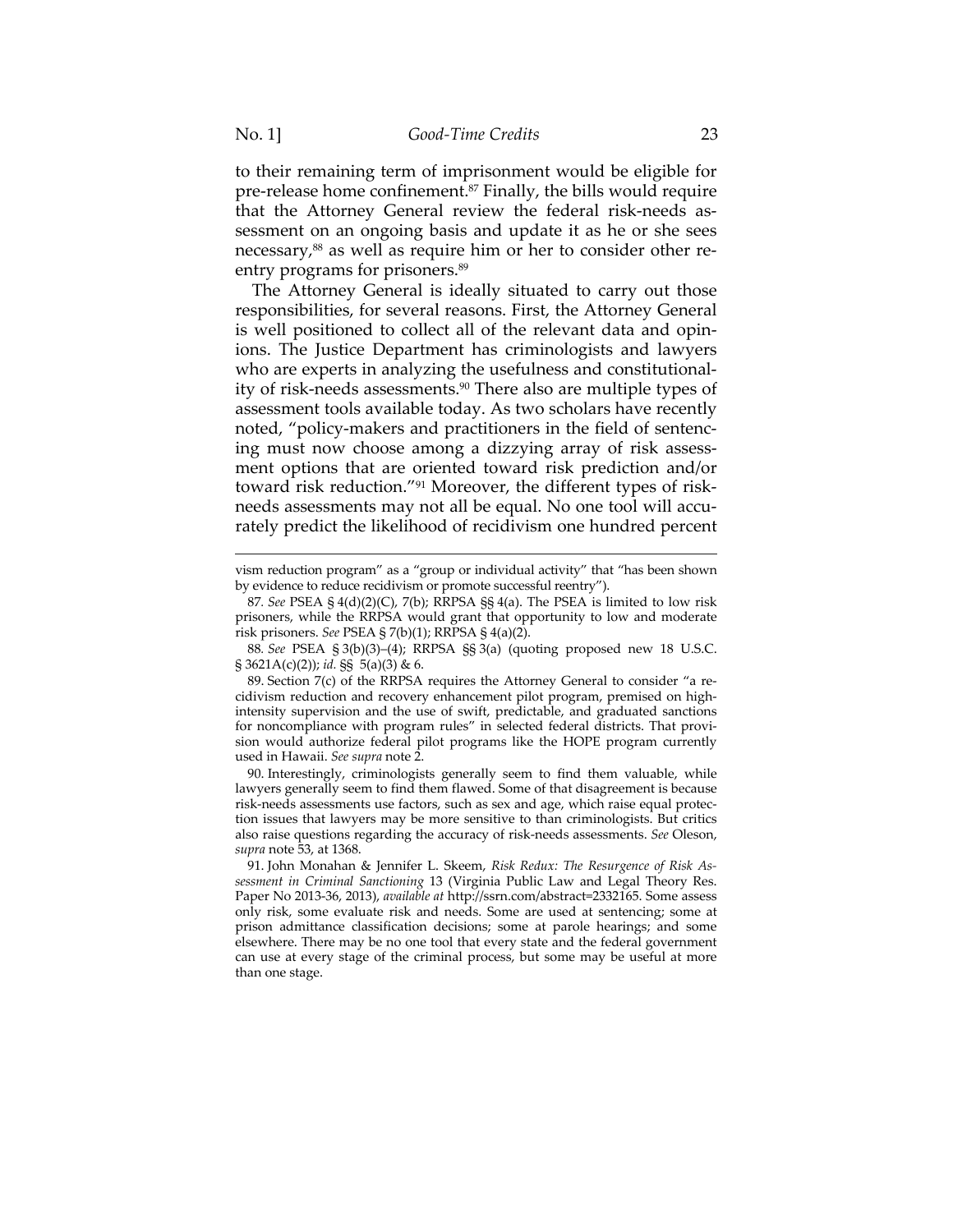of the time, and some risk-needs assessments may be better predictors than others. In fact, risk assessment may be an art that uses science rather than just the latter. Finally, some riskneeds assessments have been closely analyzed, but many have not,<sup>92</sup> and some particular risk-needs assessments have received substantial criticism.93 It would be valuable if a trusted and independent third-party analyzed the full range of tools currently in use and offered an opinion as to which, if any, of those assessments have worked best at the different stages of the criminal process. The Attorney General has the necessary resources and personnel to conduct the appropriate analyses.

Second, the Attorney General can best decide what riskneeds assessments are appropriate for the federal system. The typology of federal crimes is materially different from the one found in state criminal codes, so the population of offenders also may be very different. Most federal criminal prosecutions are for violations of the controlled substances or immigration laws, and a goodly part of the remainder is for white-collar crimes. Perhaps the risk-needs assessments currently available work better for blue-collar than white-collar crimes, perhaps the reverse is true, perhaps they are equally effective for all offenses, or perhaps the same risk-needs assessments can be used in the federal system so long as the factors are weighted differently. It is prudent for Congress to have the Attorney General make that decision, at least in the first instance.

Third, the Attorney General can help Congress make a difficult fiscal decision. If the federal government must choose between uniformly performing risk-needs assessments for every offender and providing rehabilitative programs for obviously needy ones (for example, drug addicts, the illiterate), the decision as to which alternative works best can be a difficult one. It is a truism to say that scarce public funds must be allocated over a large number of valuable and desirable government programs. Legislators must make difficult choices among competing needs. Even in the area of corrections, there is a limited pool of money available for assessment tools and rehabilitative programs because the cost of providing housing, food, and medical care for

<sup>92</sup>*. See id*.

<sup>93</sup>*. See, e.g.*, BAIRD, *supra* note 50.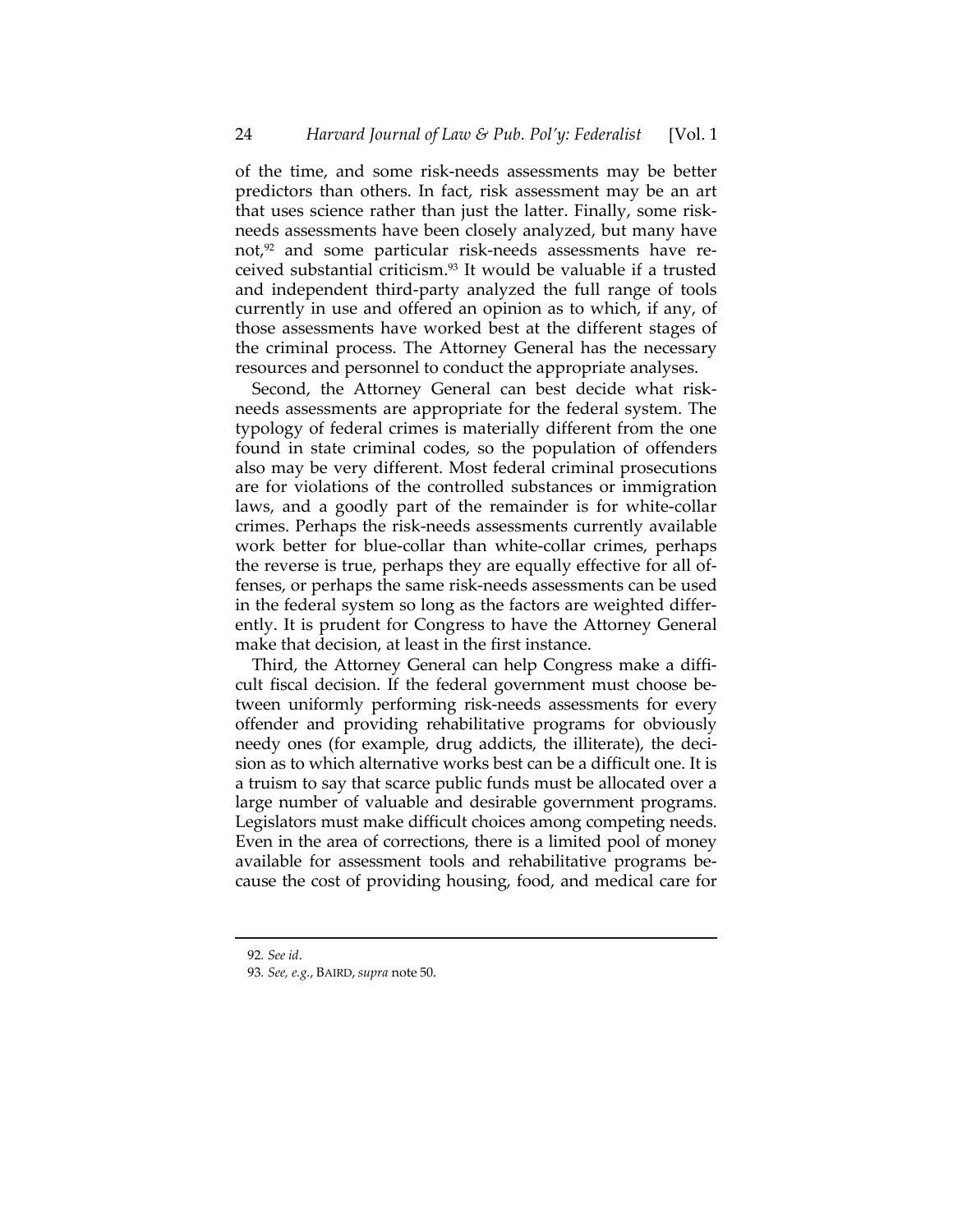prisoners has increased greatly over the past few decades.<sup>94</sup> It may turn out that this question cannot be answered at all or with any degree of generality because moral considerations—such as the comparative weight of the interests of offenders and potential future victims—heavily weight one option or the other. That conclusion, however, is worth knowing.

Finally, the Attorney General wears two hats in this regard: He or she has the responsibility to enforce both the federal criminal laws *and* the federal civil rights laws. Different Justice Department components may have very different views about particular factors that risk-needs assessments use. The BOP and Justice Department Criminal Division may prefer the greater accuracy that comes with using factors such as sex in making predictions, while the Civil Rights Division may find it offensive to aggravate an offender's sentence on such a ground. As the cabinet official responsible for refereeing such intra-agency disputes, the Attorney General can decide whether, on balance, the use of such controversial factors best serves the public interest. In sum, the PSEA wisely directs the Attorney General to attempt to determine if those questions can be answered.95

## *B. The Benefits of Using Good-Time Laws to Address the Prison Population*

The sentencing and good-time reform proposals start from opposite ends of the spectrum. The sentencing proposals rest on the assumption that a life-tenured district judge is in the best position to decide what term of imprisonment serves the retributive, deterrent, incapacitative, and educative functions of the law. By contrast, the good-time proposals assume that professional correctional officials are best situated to determine what effect (if any) rehabilitative programs have had on an offender. Of course, those options do not compete with each other for the same seat in class; Congress could select both of them. But Congress could find that pursuing both reforms simultaneously

<sup>94</sup>*. See*, *e.g*., Larkin, *Reconsidering Early Release*, *supra* note 4, at 9.

 <sup>95.</sup> The federal government also may be able to guide the States make their decisions. Some states may have ample resources for assessment tools and rehabilitative programs; others may not. Some states may emphasize the importance of evaluating the risk that each offender poses; other states may focus on the importance of reducing the risk that offenders would pose after receiving treatment. States may look to the Attorney General for advice on how to design their own programs.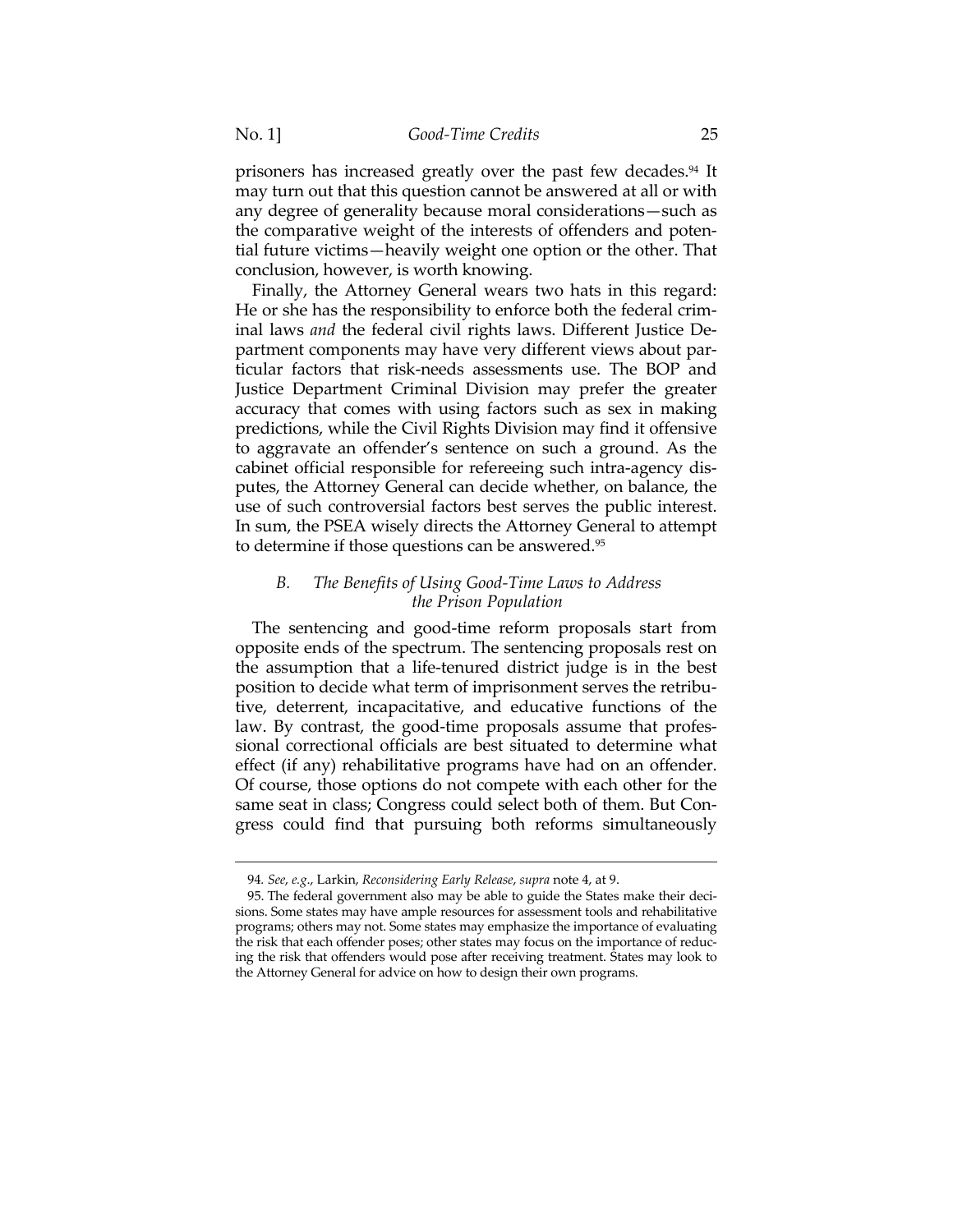would be an unnecessary overreaction to the high rate of imprisonment the current correctional process has produced. Moreover, although the current number of federal prisoners is high, Congress could decide that the correctional system has made a measurable contribution to the decline in the crime rate that we have witnessed since the  $1990s<sup>96</sup>$  and that they should not revise the current system more than is necessary to avoid wasting scarce public funds and causing needless public harm. Accordingly, legislators desirous of moving cautiously may decide that they should select only one option at this time, either sentencing reform or good-time reform, and await the results of that liberalization of the current system before revisiting the issue. If so, those legislators could find that good-time reform offers advantages that sentencing reform does not.<sup>97</sup>

First, legislators concerned with the potential rehabilitation of offenders could reasonably prefer to rely on the retrospective judgment of correctional officials rather than on the predictive judgment of trial judges. A sentencing judge must decide exactly what sentence will promote the purposes of the criminal law (retribution, incapacitation, and so forth) and, to do so properly, the judge must consider the aggravating and mitigating circumstances of the offense and the history and character of the offender. Yet, the judge will not have the benefit of seeing whether, and if so how much, an offender has benefitted from whatever rehabilitation programs the BOP has available for that individual; only the BOP can make such observations. Under the PSEA and the RRPSA, the Attorney General will decide what risk-needs assessments are appropriate for the federal system and, after identifying the appropriate tool, he or she will direct the BOP to use them when making initial and follow-up classification decisions. Afterwards, BOP officials will decide on a yearly basis whether a prisoner has earned goodtime credit. District court judges cannot revisit their sentencing

 <sup>96.</sup> Penologists seem to agree that the current incarceration policy has contributed to the drop in crime, but disagree over how of much of an impact that policy has had. Estimates vary from approximately ten percent on the low end to roughly twenty-five percent on the high end. *See, e.g*., FRANKLIN E. ZIMRING, THE GREAT AMERICAN CRIME DECLINE 55 (2008); Joan Petersilia, *Beyond the Prison Bubble*, WILSON Q., Winter 2011, at 50, 52. *See generally* Paul J. Larkin, Jr., *Public Choice Theory and Overcriminalization*, 36 HARV. J. L. & PUB. POL'Y 715, 765 n.213 (2013) (listing authorities).

<sup>97</sup>*. See, e.g*., Larkin, *Reconsidering Early Release*, *supra* note 4, at 40–43.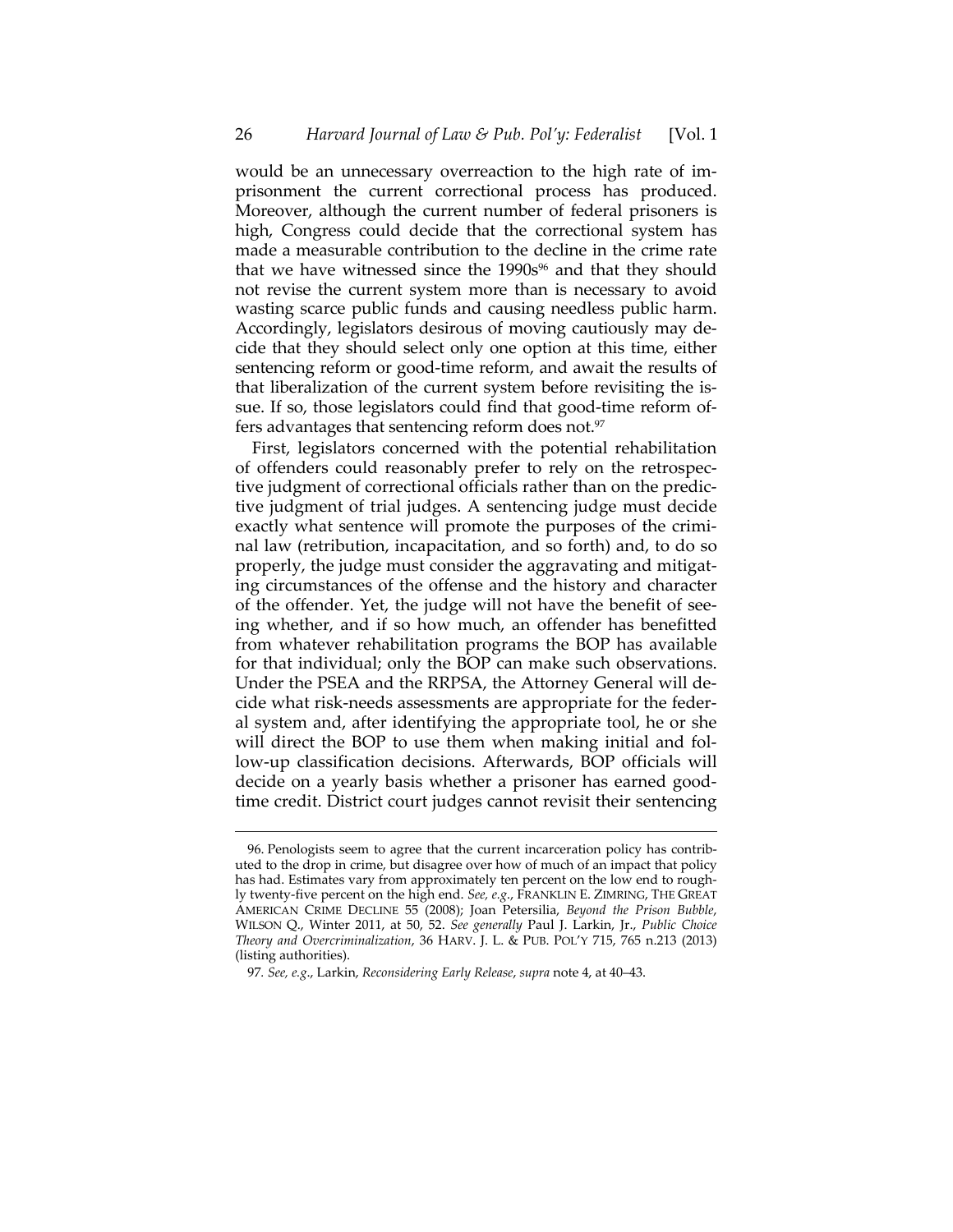decisions to consider whether to shorten the sentence of an offender who has demonstrated an effort to turn his life around because the Sentencing Reform Act of 1984 prohibits a court from revising a sentence in all but rare and unusual circumstances.<sup>98</sup> Accordingly, it is far from irrational to conclude that the BOP is likely to make a better judgment because it has available evidence that a sentencing court can never see.

Second, insofar as politics is the art of the possible, legislators could decide that it is easier to persuade the public that goodtime reform is preferable to sentencing reform. People, especially those who are risk averse, may fear that shorter terms of incarceration will, over time, allow the crime rate to creep back up to the levels witnessed from the 1960s through the early 1990s. Legislators may find that a public fearful of losing the crime reduction benefits that they have enjoyed for two decades can be persuaded to endorse correctional reform if it is limited to only those inmates who have *proved* that they are on the road to rehabilitation and no longer are a likely threat. The public may be willing to give offenders a second chance if they can demonstrate that they are entitled to that benefit by virtue of their good in-prison conduct and their successful completion of the BOP's rehabilitation programs. "A prisoner must *earn* good-time credit toward release for *past good conduct*; he does not receive it based on a prediction that he will go and sin no more."<sup>99</sup> Sentencing reform cannot offer the public the same reassurance because the trial judge imposes a sentence before the offender can participate in whatever rehabilitative options are made available to him.

Third, the good-time statutes have never been as controversial as sentencing laws. The criminal justice system has gone from pillar to post over the last century with regard to the optimal sentencing theory and practice. Rehabilitative theory and discretionary sentencing systems existed nationwide for most of the twentieth century but were replaced by the determinate

 <sup>98.</sup> Section 3582(c) of Title 18 states that a district "court may not modify a term of imprisonment once it has been imposed" unless the BOP Director moves for a reduction due to "extraordinary and compelling reasons" or the U.S. Sentencing Commission retroactively lowers the relevant Sentencing Guidelines range. *See* United States v. Blewett, Nos. 12-5226, 12-5582, 2013 WL 6231727, at \*8–9 (6th Cir. 2013) (en banc).

<sup>99</sup>*. See, e.g*., Larkin, *Reconsidering Early Release*, *supra* note 4, at 41.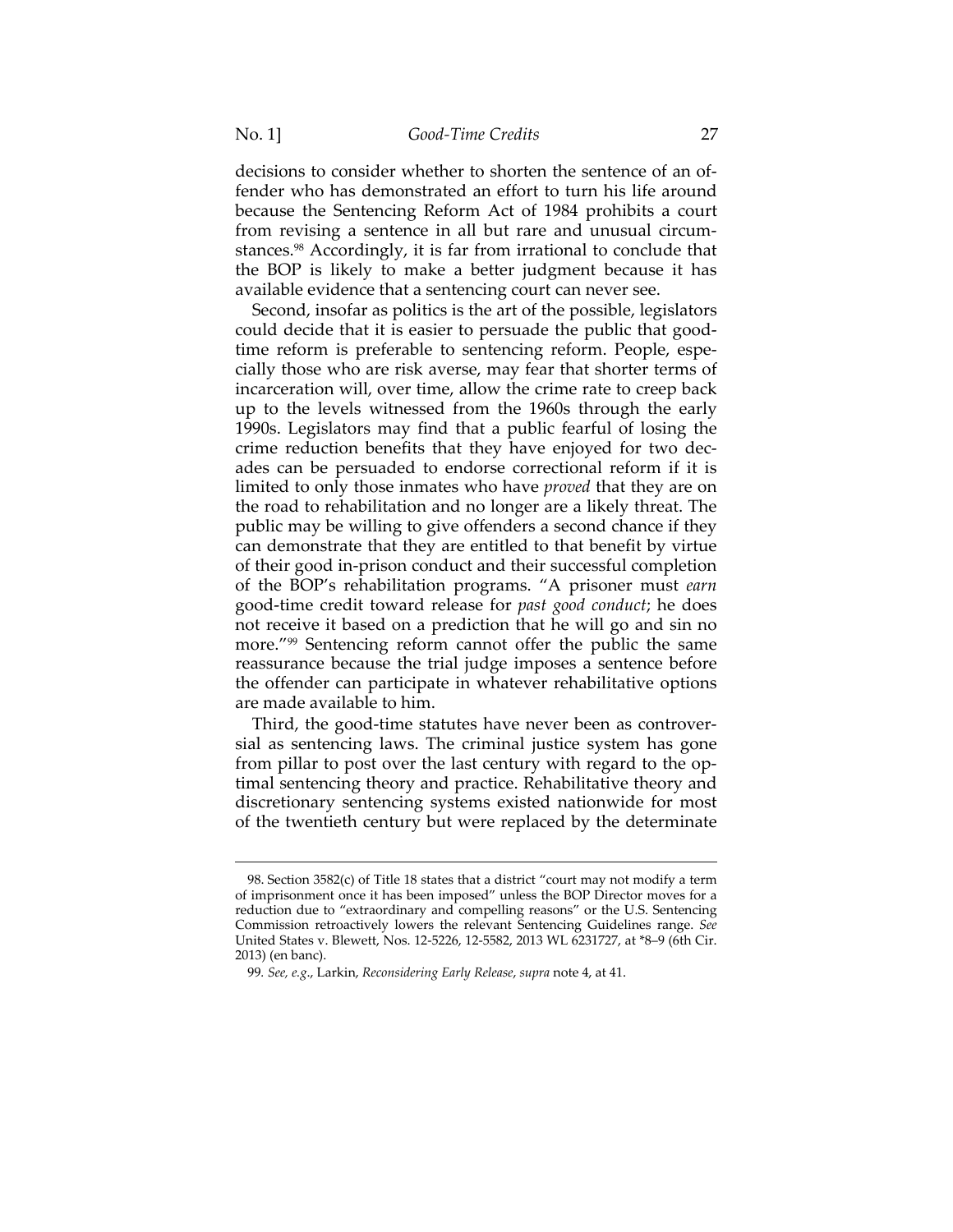sentencing laws we now have. One consequence is that there is something for everyone to criticize. Late in the twentieth century, the criticism was that discretionary sentencing systems produced arbitrary and discriminatory results; early in the twentyfirst century, the criticism is that mandatory sentencing laws have produced arbitrary and discriminatory results. Late in the twentieth century, the criticism was that sentencing judges and parole boards exercised unchecked sentencing power; early in the twenty-first century, the criticism is that legislatures enjoy absolute authority to define punishments and that prosecutors have the same power to stack charges. The only common denominator has been that no sentencing process is perfect; the difference is just how far each process strays from what society deems just. By contrast, even though good time systems have existed alongside the indeterminate and determinate sentencing systems for more than a century, good-time systems have not been subjected to the same unrelenting assault on their legitimacy that various groups have launched against the sentencing and parole systems. The academy, correctional officials, and—perhaps most importantly—the public have not assailed the good-time laws with the same vehemence that they have displayed toward whatever correctional regime happens to be dominant. Legislators therefore may find it easier to persuade the public to support a more liberal use of the good-time laws than to get behind what will be pilloried by some as a more lenient sentencing approach.

Finally, reforming the good-time laws does not require anyone to admit to making a mistake. People do not like to admit to mistakes, and legislators are people. The good-time reform proposals seen in the PSEA and the RRPSA are new and do not ask a legislator to admit an error or to criticize a colleague for making one. Personal and interpersonal dynamics therefore may spur legislators to follow what seems to be a more "colleague-friendly" path.

Yet, advocates for prison reform should not be pessimistic about the prospects of seeing both type of proposals become law. The proposals do not conflict with each other, so there is no logical reason why only one could be adopted. Different members have introduced the bills, which allows each group of sponsors and co-sponsors to engage in logrolling with their colleagues. Moreover, each type of reform has bipartisan support,